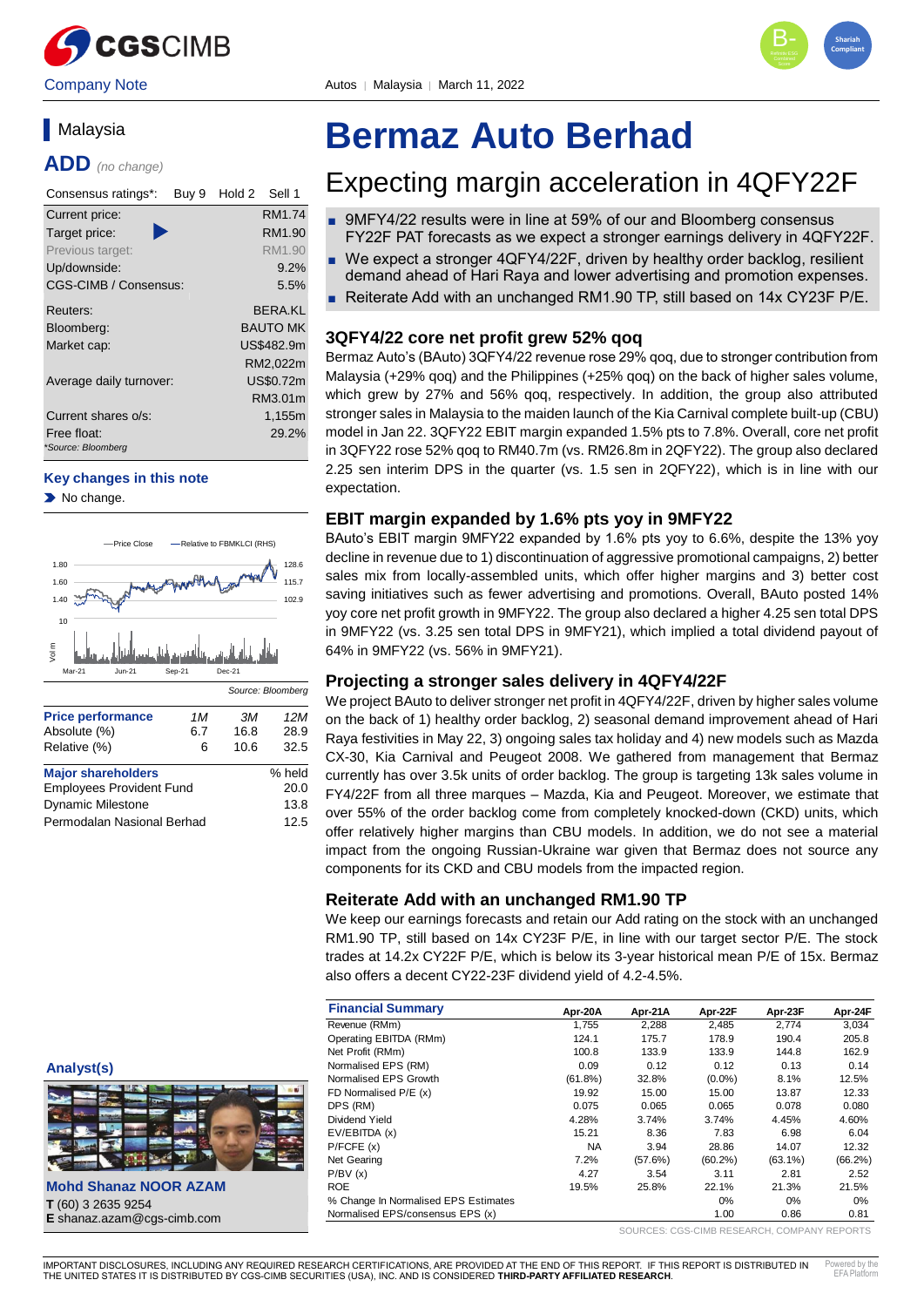



# **Key catalysts and downside risks**

We see potential new localisation projects, stronger contribution from new Kia and Peugeot models, a higher take-up during the sales tax holiday, and higher dividend payout as potential re-rating catalysts. Intensifying competition in the SUV market and depreciation of the ringgit vs. US\$ and JPY are key downside risks.

| <b>Figure 1: Results comparison</b> |        |               |        |                                  |      |          |          |        |                |                                                               |
|-------------------------------------|--------|---------------|--------|----------------------------------|------|----------|----------|--------|----------------|---------------------------------------------------------------|
| FYE Apr (RM m)                      |        | 3QFY22 3QFY21 |        | yoy % 2QFY22 qoq % 3QFY22 3QFY21 |      |          |          | yoy %  | Prev.          |                                                               |
|                                     |        |               | chg    |                                  | chg  | Cum      | Cum      | chg    |                | <b>FY22F Comments</b>                                         |
| Revenue                             | 623    | 598           | 4.2    | 484                              | 28.8 | 1,428    | 1,647    | (13.3) | 2.485          | Higher sales volume in Malaysia and the Philippines in 3QFY22 |
| Operating costs                     | (568)  | (558)         | 1.9    | (446)                            | 27.3 | (1, 313) | (1, 544) | (15.0) | (2,306)        |                                                               |
| <b>EBITDA</b>                       | 55     | 40            | 35.4   | 37                               | 46.0 | 115      | 102      | 12.0   |                | 179 In line                                                   |
| EBITDA margin (%)                   | 8.8    | 6.8           |        | 7.7                              |      | 8.0      | 6.2      |        | 7.2            |                                                               |
| Depn & amort.                       | (5.1)  | (3.9)         | 30.6   | (5.1)                            | 0.3  | (15.0)   | (12.0)   | 24.9   | (16.4)         |                                                               |
| <b>EBIT</b>                         | 49.6   | 36.5          | 35.9   | 32.4                             | 53.2 | 100      | 90       | 10.3   | 163            |                                                               |
| Interest expense                    | (2.6)  | (2.4)         | 7.2    | (2.3)                            | 12.9 | (7.7)    | (9.7)    | (20.3) | (10.1)         | Total borrowings of RM199.8m as at end-Jan 22                 |
| Interest & invt inc                 | 1.5    | 1.7           | (10.7) | 1.3                              | 15.6 | 4.7      | 3.7      | 26.1   | 14.4           | Total cash of RM525m as at end-Jan 22                         |
| Associates                          | 6.6    | 7.4           | (10.7) | 2.9                              | >100 | 8.6      | 7.2      | 19.6   | 15.0           |                                                               |
| Exceptionals                        | 0.1    | (0.9)         | >100   | (0.7)                            | >100 | (2.2)    | (2.4)    | (9.7)  | $\blacksquare$ |                                                               |
| Pretax profit                       | 55.1   | 42.2          | 30.6   | 33.5                             | 64.3 | 103      | 89       | 15.6   | 181.9          | In line                                                       |
| Tax                                 | (12.4) | (9.6)         | 28.5   | (8.6)                            | 43.6 | (25.2)   | (23.5)   | 6.9    |                | (45.5) Above expectation                                      |
| Tax rate (%)                        | 22.5   | 22.8          |        | 25.7                             |      | 24.4     | 26.4     |        | 25.0           |                                                               |
| Minority interests                  | (2.0)  | 0.5           | >100   | 1.1                              | >100 | (1.0)    | 1.4      | >100   | (2.5)          |                                                               |
| Net profit                          | 40.7   | 33.1          | 23.1   | 26.0                             | 56.3 | 77.0     | 67.1     | 14.8   | 133.9          | In line                                                       |
| Core net profit                     | 40.7   | 34.0          | 19.7   | 26.8                             | 51.8 | 79.2     | 69.5     | 13.9   | 133.9          | 9MFY4/22 results made up 59% of CGS-CIMB                      |
| EPS (sen)                           | 3.5    | 2.8           | 23.0   | 2.2                              | 56.3 | 6.6      | 5.8      | 14.7   | 11.7           | and Bloomberg consensus full-year estimates                   |
| Core EPS (sen)                      | 3.5    | 2.9           | 19.6   | 2.3                              | 51.8 | 6.8      | 6.0      | 13.8   | 11.7           |                                                               |
| Net DPS (sen)                       | 2.3    | 1.5           | 50.0   | 1.5                              | 50.0 | 4.3      | 3.3      | 30.8   | 6.5            |                                                               |
|                                     |        |               |        |                                  |      |          |          |        |                | SOURCES: CGS-CIMB RESEARCH, COMPANY REPORTS                   |

| Figure 2: Revenue and pre-tax profit breakdown |       |                            |        |                            |        |       |                           |        |                                                            |
|------------------------------------------------|-------|----------------------------|--------|----------------------------|--------|-------|---------------------------|--------|------------------------------------------------------------|
|                                                |       | 3QFY22 3QFY21 yoy % 2QFY22 |        |                            |        |       | qoq % 3QFY22 3QFY21 yoy % |        |                                                            |
| Revenue breakdown (RM m)                       |       |                            | chg    |                            | chg    | Cum   | Cum                       |        | chg Comments                                               |
| Malaysia                                       | 580   | 550                        | 5.5    | 450                        | 29.1   | 1.301 | 1,530                     |        | (15.0) Sales volume in Malaysia rose 27% gog in 3QFY22     |
| Philippines                                    | 43    | 48                         | (11.1) | 34                         | 25.0   | 127   | 117                       |        | 8.9 Sales volume in the Philippines rose 56% gog in 3QFY22 |
| Total                                          | 623   | 598                        | 4.2    | 484                        | 28.8   | 1,428 | 1,647                     | (13.3) |                                                            |
| Revenue contribution (%)                       |       | 3QFY22 3QFY21 yoy % 2QFY22 |        |                            |        |       | qoq % 3QFY22 3QFY21 yoy % |        |                                                            |
|                                                |       |                            | chg    |                            | chg    | Cum   | Cum                       | chg    |                                                            |
| Malaysia                                       | 93.1  | 92.0                       | 1.2    | 92.9                       | 0.2    | 91.1  | 92.9                      | (1.8)  |                                                            |
| Philippines                                    | 6.9   | 8.0                        | (1.2)  | 7.1                        | (0.2)  | 8.9   | 7.1                       | 1.8    |                                                            |
| <b>Total</b>                                   | 100.0 | 100.0                      |        | 100.0                      |        | 100.0 | 100.0                     |        |                                                            |
|                                                |       |                            |        |                            |        |       |                           |        |                                                            |
|                                                |       |                            |        | 3QFY22 3QFY21 yoy % 2QFY22 |        |       | qoq % 3QFY22 3QFY21 yoy % |        |                                                            |
| Pretax profit (RM m)                           |       |                            | chg    |                            | chg    | Cum   | Cum                       | chg    |                                                            |
| Malaysia                                       | 47.8  | 37.0                       | 29.1   | 29.9                       | 59.9   | 93.9  | 83.9                      |        | 12.0 Discontinuation of aggressive promotion               |
| Philippines                                    | 0.7   | (0.9)                      | > 100  | 0.8                        | (2.9)  | 2.2   | (0.6)                     | >100   |                                                            |
| Mazda Malaysia                                 | 5.0   | 4.8                        | 3.8    | 0.1                        | >100   | 3.2   | 0.8                       |        | > 100 Driven by higher sales volume                        |
| Inokom                                         | 2.2   | 2.5                        | (10.7) | 2.8                        | (19.7) | 6.0   | 6.3                       | (5.3)  |                                                            |
| Others                                         | (0.6) | (1.3)                      | (49.4) | (0.0)                      | > 100  | (2.1) | (1.1)                     | 88.0   |                                                            |
| <b>Total</b>                                   | 55.1  | 42.2                       | 30.6   | 33.5                       | 64.3   | 103.1 | 89.2                      | 15.6   |                                                            |
|                                                |       |                            |        |                            |        |       |                           |        | SOURCE: CGS-CIMB RESEARCH, COMPANY                         |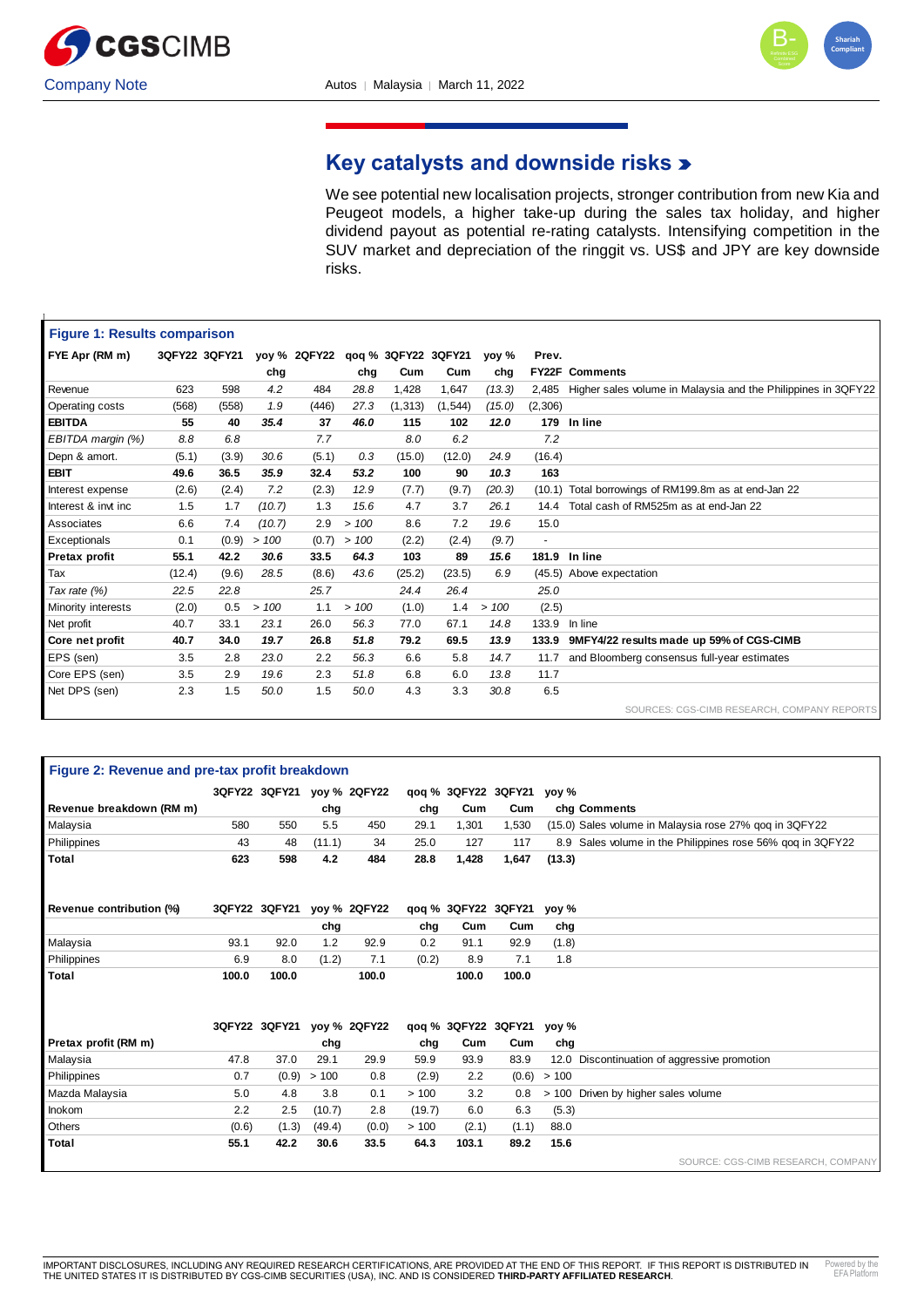

Autos │ Malaysia Bermaz Auto Berhad | March 11, 2022





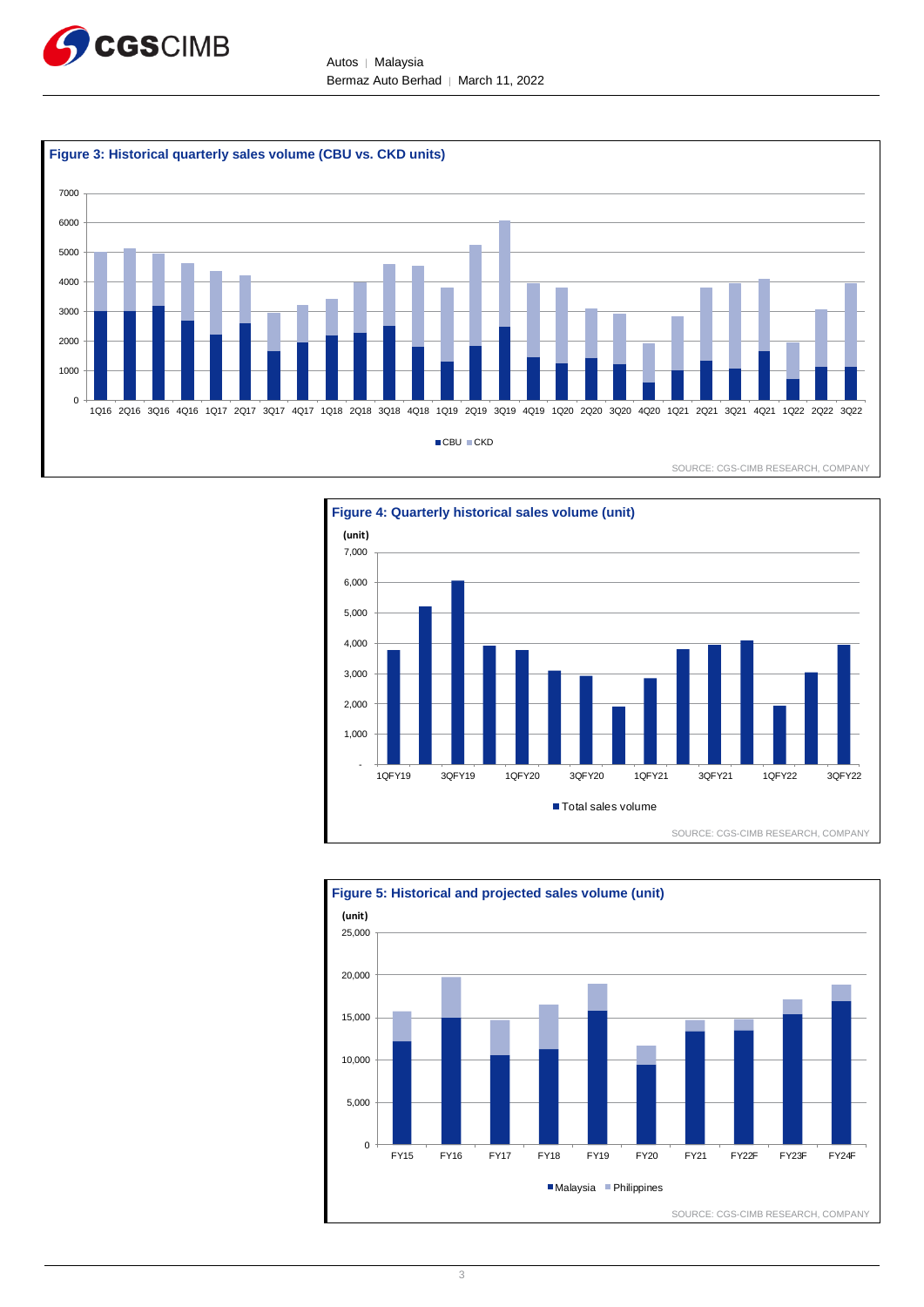

Autos │ Malaysia Bermaz Auto Berhad │ March 11, 2022



| <b>Figure 7: Sector comparison</b> |                 |      |                          |      |                            |      |                         |     |         |                                 |       |             |     |                                             |         |
|------------------------------------|-----------------|------|--------------------------|------|----------------------------|------|-------------------------|-----|---------|---------------------------------|-------|-------------|-----|---------------------------------------------|---------|
| Company                            | Ticker Recom.   |      | Target<br>Price<br>Price |      | <b>Mkt Cap</b><br>(US\$ m) |      | P/E(x)                  |     | P/BV(x) | Recurring ROE (%) EV/EBITDA (x) |       |             |     | Dividend Yield (%)                          |         |
|                                    |                 |      | (RM)                     | (RM) |                            |      | CY22F CY23F CY22F CY23F |     |         | CY22F                           | CY23F | CY22F CY23F |     | CY22F                                       | CY23F   |
| Bermaz Auto Berhad                 | <b>BAUTO MK</b> | Add  | 1.74                     | l.90 | 483                        | 14.2 | 12.8                    | 2.9 | 2.6     | 21.6%                           | 21.4% | 7.3         | 6.4 | 4.2%                                        | 4.5%    |
| DRB-Hicom                          | DRB MK          | Add  | 1.43                     | 1.70 | 660                        | 16.2 | 12.3                    | 0.4 | 0.4     | 2.3%                            | 3.0%  | 4.4         | 3.9 | 0.0%                                        | $0.0\%$ |
| Tan Chong Motor Holdings           | <b>TCM MK</b>   | Hold | 1.12                     | 1.13 | 174                        | 39.3 | 48.6                    | 0.3 | 0.3     | 0.7%                            | 0.5%  | 6.8         | 6.7 | 1.8%                                        | 1.3%    |
| <b>UMW Holdings</b>                | UMWH MK         | Add  | 3.08                     | 4.00 | 859                        | 12.5 | 10.9                    | 0.8 | 0.8     | 6.9%                            | 7.7%  | 7.7         | 7.7 | 2.6%                                        | 2.9%    |
| Sime Darby Bhd                     | SIME MK         | Add  | 2.28                     | 2.55 | 3.708                      | 13.1 | 13.3                    | 0.9 | 0.9     | 7.3%                            | 7.0%  | 4.4         | 4.2 | 4.6%                                        | 3.7%    |
| Sector average                     |                 |      |                          |      |                            | 13.7 | 13.0                    | 0.8 | 0.8     | 5.8%                            | 5.9%  | 5.0         | 4.7 | 3.7%                                        | 3.2%    |
|                                    |                 |      |                          |      |                            |      |                         |     |         |                                 |       |             |     | SOURCES: CGS-CIMB RESEARCH, COMPANY REPORTS |         |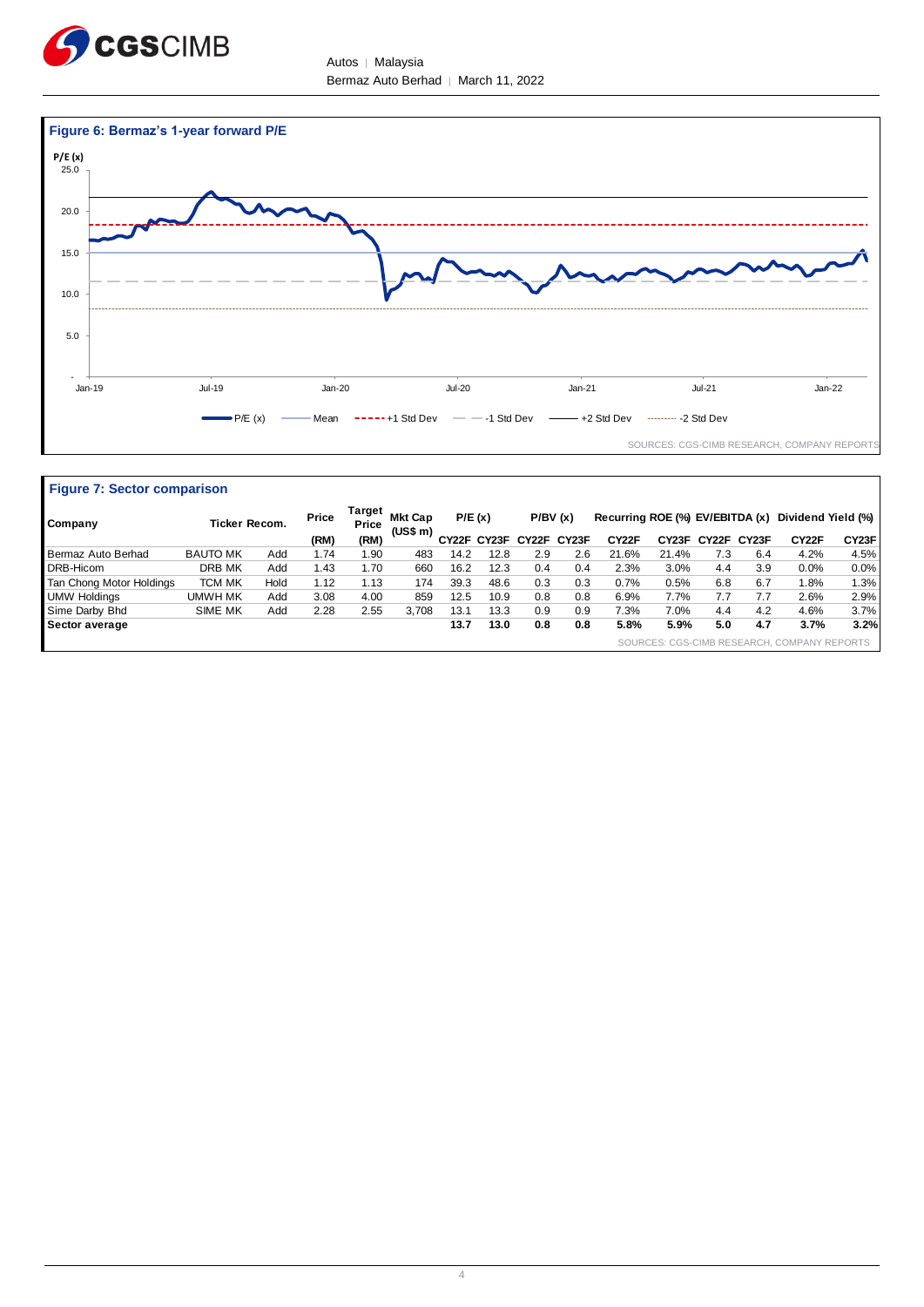



## **ESG in a nutshell**

Bermaz Auto is principally involved in the distribution of CKD and CBU Mazda vehicles in Malaysia and the Philippines. Bernaz has been recently appointed as the franchised holder for Kia and Peugeot in Malaysia.

Its sustainability activities are focused on improving safety standards for consumers, climate protection, green technology via Energy Efficient Vehicle (EEVs), local content vendor development, high value-added manufacturing and promotion of exports of value-added products as outlined in the National Automotive Policy (NAP). Bernaz has been included in the FTSE4Good Bursa Malaysia Index since Jun 2020.

| Keep your eye on                                                                                                                                                                                                                                                                                                                                                                                                                                                                                                                                                  | <b>Implications</b>                                                                                                                                                                                                                                                                                                                                                                                                                                               |
|-------------------------------------------------------------------------------------------------------------------------------------------------------------------------------------------------------------------------------------------------------------------------------------------------------------------------------------------------------------------------------------------------------------------------------------------------------------------------------------------------------------------------------------------------------------------|-------------------------------------------------------------------------------------------------------------------------------------------------------------------------------------------------------------------------------------------------------------------------------------------------------------------------------------------------------------------------------------------------------------------------------------------------------------------|
| Global automakers are increasing their efforts to achieve<br>cleaner exhaust emissions and improve fuel economy in<br>order to reduce CO2 emissions and the world's<br>dependence on fossil fuels. The Malaysian government<br>announced its plan to waive excise duties and taxes under<br>Budget 2022 incentives. This is part of the government's<br>strategy to promote electric vehicle (EV) adoption in the<br>domestic market.                                                                                                                             | We think Bernaz is well positioned to capitalise on the<br>structural change in the automotive industry, from internal<br>combustion engines (ICE) to EVs, given that its principal<br>partner, Mazda, has announced plans to introduce 13<br>electrified models by 2025. Moreover, Bermaz is in<br>discussions with its principal partners to introduce hybrid<br>and BEV models, such as Mazda MX-30, Peugeot 2008<br>SUV EV and Kia EV6, from 2HCY22F onwards. |
| <b>ESG highlights</b>                                                                                                                                                                                                                                                                                                                                                                                                                                                                                                                                             | <b>Implications</b>                                                                                                                                                                                                                                                                                                                                                                                                                                               |
| For the environmental aspect, Bernaz complies with<br>regulatory requirements for scheduled waste disposal. All<br>scheduled wastes are removed from the site within 180<br>days. Bernaz's total scheduled waste rose 36% yoy to<br>212.6 tonnes in FY4/20, mainly due to higher lubricating oil<br>usage.                                                                                                                                                                                                                                                        | As the group sells more ICE vehicles, it will consume<br>higher lubricating oil for its after-sales service requirement.<br>If Bernaz starts to sell more EV models, this could<br>potentially reduce lubricating oil consumption; however, it<br>may pose an earnings risk due to lower demand for after<br>sales service.                                                                                                                                       |
| <b>Trends</b>                                                                                                                                                                                                                                                                                                                                                                                                                                                                                                                                                     | <b>Implications</b>                                                                                                                                                                                                                                                                                                                                                                                                                                               |
| In terms of product responsibility, Bernaz is one the few<br>auto distributors in the country that offer five years of free<br>service and maintenance to its customers. The group<br>carried out an aggressive promotional campaign offering<br>six years of free service and maintenance to its customers<br>during the initial phase of the sales tax holiday (Jul-Dec<br>2020) to drive sales recovery. The free service<br>maintenance package provides owners with free scheduled<br>maintenance, inclusive of the cost of labour, parts and<br>lubricants. | The initiatives received favourable market reception. We<br>believe this kind of initiative helps to differentiate Bermaz<br>from the competition. Although it may bring near-term<br>impact to its profit margin, we believe this should help to<br>build brand loyalty among its customers.                                                                                                                                                                     |
|                                                                                                                                                                                                                                                                                                                                                                                                                                                                                                                                                                   | SOURCES: CGS-CIMB RESEARCH, REFINITIV                                                                                                                                                                                                                                                                                                                                                                                                                             |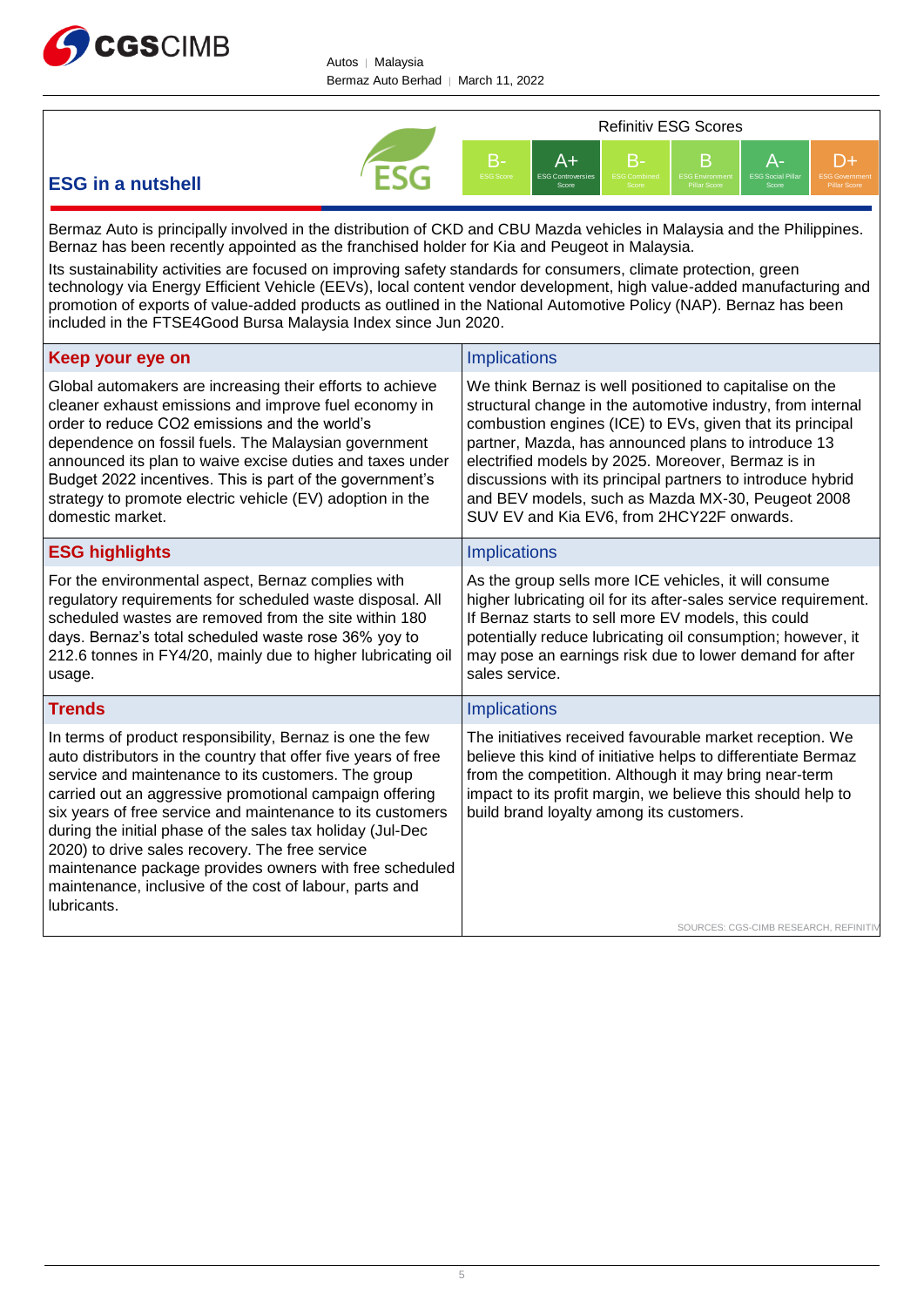

#### **BY THE NUMBERS**



#### **Profit & Loss**

| (RMm)                                  | Apr-20A | Apr-21A        | Apr-22F  | Apr-23F  | Apr-24F  |
|----------------------------------------|---------|----------------|----------|----------|----------|
| <b>Total Net Revenues</b>              | 1,755   | 2,288          | 2,485    | 2,774    | 3,034    |
| <b>Gross Profit</b>                    | 229     | 313            | 328      | 357      | 388      |
| <b>Operating EBITDA</b>                | 124     | 176            | 179      | 190      | 206      |
| Depreciation And Amortisation          | (16)    | (16)           | (16)     | (20)     | (18)     |
| <b>Operating EBIT</b>                  | 108     | 160            | 163      | 171      | 188      |
| Financial Income/(Expense)             | (3)     | (7)            | 4        | 11       | 18       |
| Pretax Income/(Loss) from Assoc.       | 27      | 21             | 15       | 18       | 20       |
| Non-Operating Income/(Expense)         | 0       | $\Omega$       | $\Omega$ | $\Omega$ | $\Omega$ |
| Profit Before Tax (pre-EI)             | 132     | 173            | 182      | 200      | 226      |
| <b>Exceptional Items</b>               |         |                |          |          |          |
| <b>Pre-tax Profit</b>                  | 132     | 173            | 182      | 200      | 226      |
| Taxation                               | (28)    | (41)           | (45)     | (50)     | (57)     |
| Exceptional Income - post-tax          |         |                |          |          |          |
| <b>Profit After Tax</b>                | 104     | 132            | 136      | 150      | 170      |
| Minority Interests                     | (3)     | $\overline{2}$ | (2)      | (5)      | (7)      |
| <b>Preferred Dividends</b>             |         |                |          |          |          |
| FX Gain/(Loss) - post tax              |         |                |          |          |          |
| Other Adjustments - post-tax           |         |                |          |          |          |
| Preference Dividends (Australia)       |         |                |          |          |          |
| <b>Net Profit</b>                      | 101     | 134            | 134      | 145      | 163      |
| Normalised Net Profit                  | 104     | 132            | 136      | 150      | 170      |
| <b>Fully Diluted Normalised Profit</b> | 101     | 134            | 134      | 145      | 163      |

#### **Cash Flow**

| (RMm)                            | Apr-20A | Apr-21A | Apr-22F | Apr-23F | Apr-24F |
|----------------------------------|---------|---------|---------|---------|---------|
| <b>EBITDA</b>                    | 124.1   | 175.7   | 178.9   | 190.4   | 205.8   |
| Cash Flow from Invt. & Assoc.    |         |         |         |         |         |
| Change In Working Capital        |         |         |         |         |         |
| (Incr)/Decr in Total Provisions  |         |         |         |         |         |
| Other Non-Cash (Income)/Expense  |         |         |         |         |         |
| <b>Other Operating Cashflow</b>  | (215.4) | 314.9   | 6.8     | 6.3     | 10.8    |
| Net Interest (Paid)/Received     | (6.7)   | (12.8)  | (10.1)  | (5.1)   | (0.1)   |
| Tax Paid                         | (54.7)  | (37.5)  | (45.5)  | (49.9)  | (56.6)  |
| <b>Cashflow From Operations</b>  | (152.7) | 440.3   | 130.2   | 141.7   | 160.0   |
| Capex                            | (15.0)  | (3.6)   | (25.0)  | (15.0)  | (15.0)  |
| Disposals Of FAs/subsidiaries    | 0.0     | 0.0     | 0.0     | 0.0     | 0.0     |
| Acq. Of Subsidiaries/investments | 0.0     | 0.0     | 0.0     | 0.0     | 0.0     |
| Other Investing Cashflow         | 3.8     | 5.4     | 14.4    | 16.1    | 18.2    |
| <b>Cash Flow From Investing</b>  | (11.2)  | 1.8     | (10.6)  | 1.1     | 3.2     |
| Debt Raised/(repaid)             | 137.7   | 67.7    | (50.0)  | 0.0     | 0.0     |
| Proceeds From Issue Of Shares    | 0.7     | 0.0     | 0.0     | 0.0     | 0.0     |
| <b>Shares Repurchased</b>        |         |         |         |         |         |
| Dividends Paid                   | (191.7) | (37.2)  | (54.8)  | (76.2)  | (79.2)  |
| <b>Preferred Dividends</b>       |         |         |         |         |         |
| <b>Other Financing Cashflow</b>  | (2.7)   | (8.1)   | (10.1)  | (5.1)   | (0.1)   |
| <b>Cash Flow From Financing</b>  | (56.0)  | 22.4    | (114.9) | (81.3)  | (79.3)  |
| <b>Total Cash Generated</b>      | (219.8) | 464.4   | 4.7     | 61.5    | 83.8    |
| <b>Free Cashflow To Equity</b>   | (26.2)  | 509.8   | 69.6    | 142.8   | 163.1   |
| <b>Free Cashflow To Firm</b>     | (157.2) | 454.9   | 129.7   | 147.8   | 163.2   |

SOURCES: CGS-CIMB RESEARCH, COMPANY REPORTS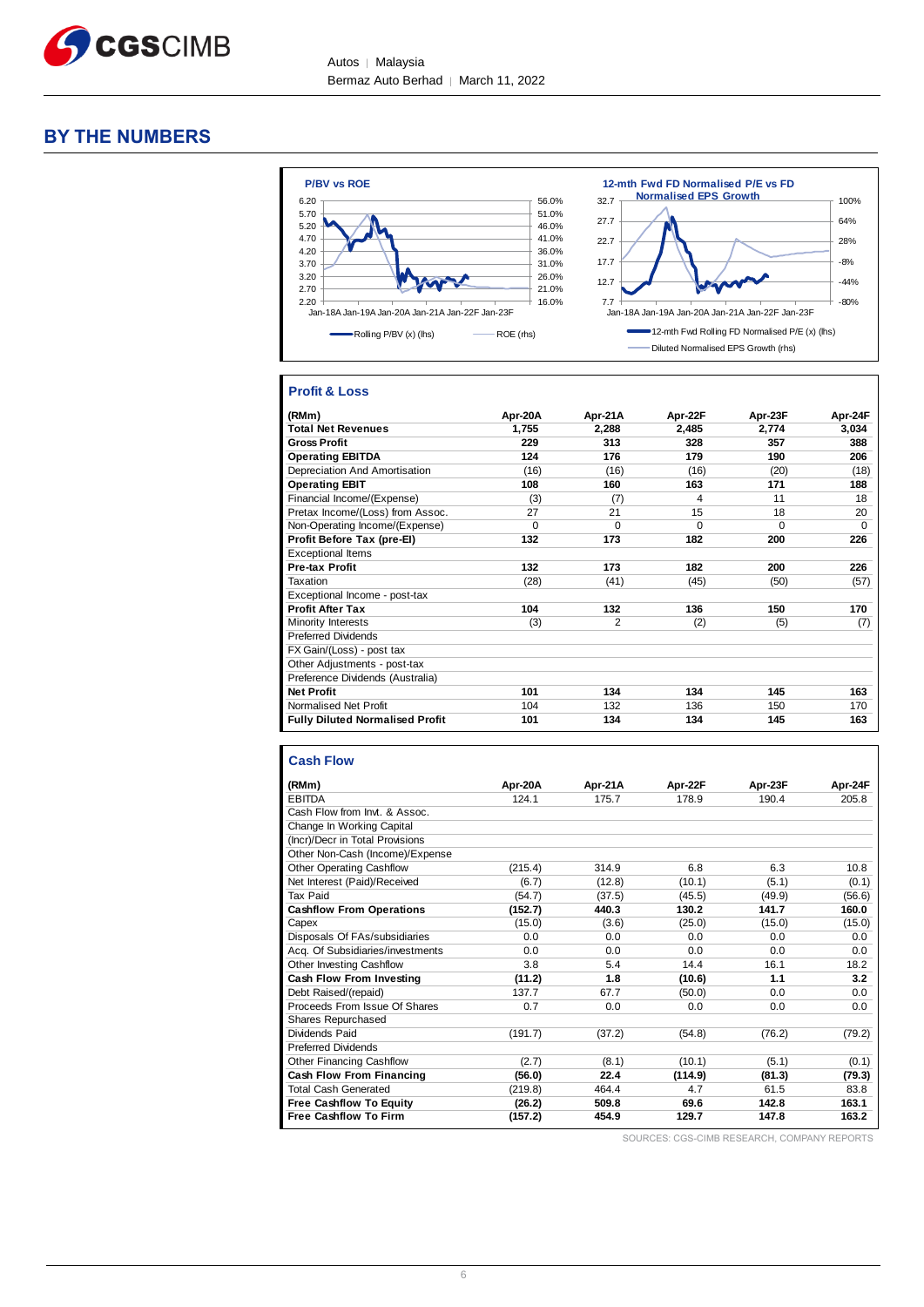

Autos | Malaysia Bermaz Auto Berhad | March 11, 2022

### **BY THE NUMBERS… cont'd**

| <b>Balance Sheet</b>                       |         |         |         |         |         |
|--------------------------------------------|---------|---------|---------|---------|---------|
| (RMm)                                      | Apr-20A | Apr-21A | Apr-22F | Apr-23F | Apr-24F |
| <b>Total Cash And Equivalents</b>          | 100.2   | 561.3   | 576.1   | 6427    | 726.6   |
| <b>Total Debtors</b>                       | 107.5   | 131.3   | 142.6   | 159.2   | 174 1   |
| Inventories                                | 684.6   | 239.1   | 259.7   | 289.9   | 317.1   |
| <b>Total Other Current Assets</b>          | 10.4    | 0.0     | 0.0     | 0.0     | 0.0     |
| <b>Total Current Assets</b>                | 902.7   | 931.8   | 978.4   | 1,091.8 | 1.217.7 |
| <b>Fixed Assets</b>                        | 109.2   | 100.9   | 109.5   | 104.8   | 102.1   |
| <b>Total Investments</b>                   | 213.2   | 236.2   | 243.7   | 252.7   | 262.7   |
| <b>Intangible Assets</b>                   | 0.5     | 0.5     | 0.5     | 0.5     | 0.5     |
| <b>Total Other Non-Current Assets</b>      | 62.8    | 73.7    | 73.7    | 73.7    | 73.7    |
| <b>Total Non-current Assets</b>            | 385.7   | 411.3   | 427.5   | 431.7   | 439.0   |
| Short-term Debt                            | 137.7   | 105.7   | 55.7    | 55.7    | 55.7    |
| Current Portion of Long-Term Debt          |         |         |         |         |         |
| <b>Total Creditors</b>                     | 349.5   | 183.1   | 198.9   | 222.1   | 242.8   |
| <b>Other Current Liabilities</b>           | 94.2    | 98.4    | 98.4    | 98.4    | 98.4    |
| <b>Total Current Liabilities</b>           | 581.4   | 387.2   | 352.9   | 376.1   | 396.9   |
| <b>Total Long-term Debt</b>                | 0.0     | 99.8    | 99.8    | 99.8    | 99.8    |
| Hybrid Debt - Debt Component               |         |         |         |         |         |
| <b>Total Other Non-Current Liabilities</b> | 185.8   | 238.8   | 254.3   | 275.2   | 297.0   |
| <b>Total Non-current Liabilities</b>       | 185.8   | 338.5   | 354.0   | 374.9   | 396.7   |
| <b>Total Provisions</b>                    | 0.0     | 0.0     | 0.0     | 0.0     | 0.0     |
| <b>Total Liabilities</b>                   | 767.2   | 725.7   | 707.0   | 751.0   | 793.6   |
| Shareholders' Equity                       | 470.1   | 567.2   | 646.2   | 715.0   | 798.8   |
| Minority Interests                         | 51.2    | 50.2    | 52.7    | 57.6    | 64.4    |
| <b>Total Equity</b>                        | 521.2   | 617.4   | 698.9   | 772.6   | 863.1   |

#### **Key Ratios**

|                                  | Apr-20A    | Apr-21A | Apr-22F | Apr-23F | Apr-24F |
|----------------------------------|------------|---------|---------|---------|---------|
| Revenue Growth                   | $(30.3\%)$ | 30.3%   | 8.6%    | 11.6%   | 9.4%    |
| Operating EBITDA Growth          | $(56.8\%)$ | 41.6%   | 1.8%    | 6.4%    | 8.1%    |
| Operating EBITDA Margin          | 7.07%      | 7.68%   | 7.20%   | 6.86%   | 6.79%   |
| Net Cash Per Share (RM)          | (0.03)     | 0.31    | 0.36    | 0.42    | 0.49    |
| BVPS (RM)                        | 0.41       | 0.49    | 0.56    | 0.62    | 0.69    |
| <b>Gross Interest Cover</b>      | 16         | 12      | 16      | 34      | 2,160   |
| <b>Effective Tax Rate</b>        | 21.2%      | 23.8%   | 25.0%   | 25.0%   | 25.0%   |
| Net Dividend Payout Ratio        | 118%       | 41%     | 41%     | 53%     | 49%     |
| <b>Accounts Receivables Days</b> | 21.44      | 19.04   | 20.12   | 19.85   | 20.11   |
| <b>Inventory Days</b>            | 116.2      | 85.4    | 42.2    | 41.5    | 42.0    |
| <b>Accounts Payables Days</b>    | 62.23      | 49.22   | 32.33   | 31.78   | 32.16   |
| <b>ROIC</b> (%)                  | 38.6%      | 22.5%   | 46.2%   | 44.3%   | 45.8%   |
| ROCE (%)                         | 17.7%      | 22.3%   | 21.1%   | 21.0%   | 21.2%   |
| Return On Average Assets         | 9.4%       | 10.4%   | 9.7%    | 9.7%    | 9.8%    |

| <b>Key Drivers</b>       |         |          |          |          |          |
|--------------------------|---------|----------|----------|----------|----------|
|                          | Apr-20A | Apr-21A  | Apr-22F  | Apr-23F  | Apr-24F  |
| Malaysian sales volume   | 9.484.0 | 13.439.0 | 13.500.3 | 15.420.6 | 16.931.0 |
| Philippines sales volume | 2.227.0 | 1.245.0  | 1.300.0  | 1.700.0  | 1,900.0  |

SOURCES: CGS-CIMB RESEARCH, COMPANY REPORTS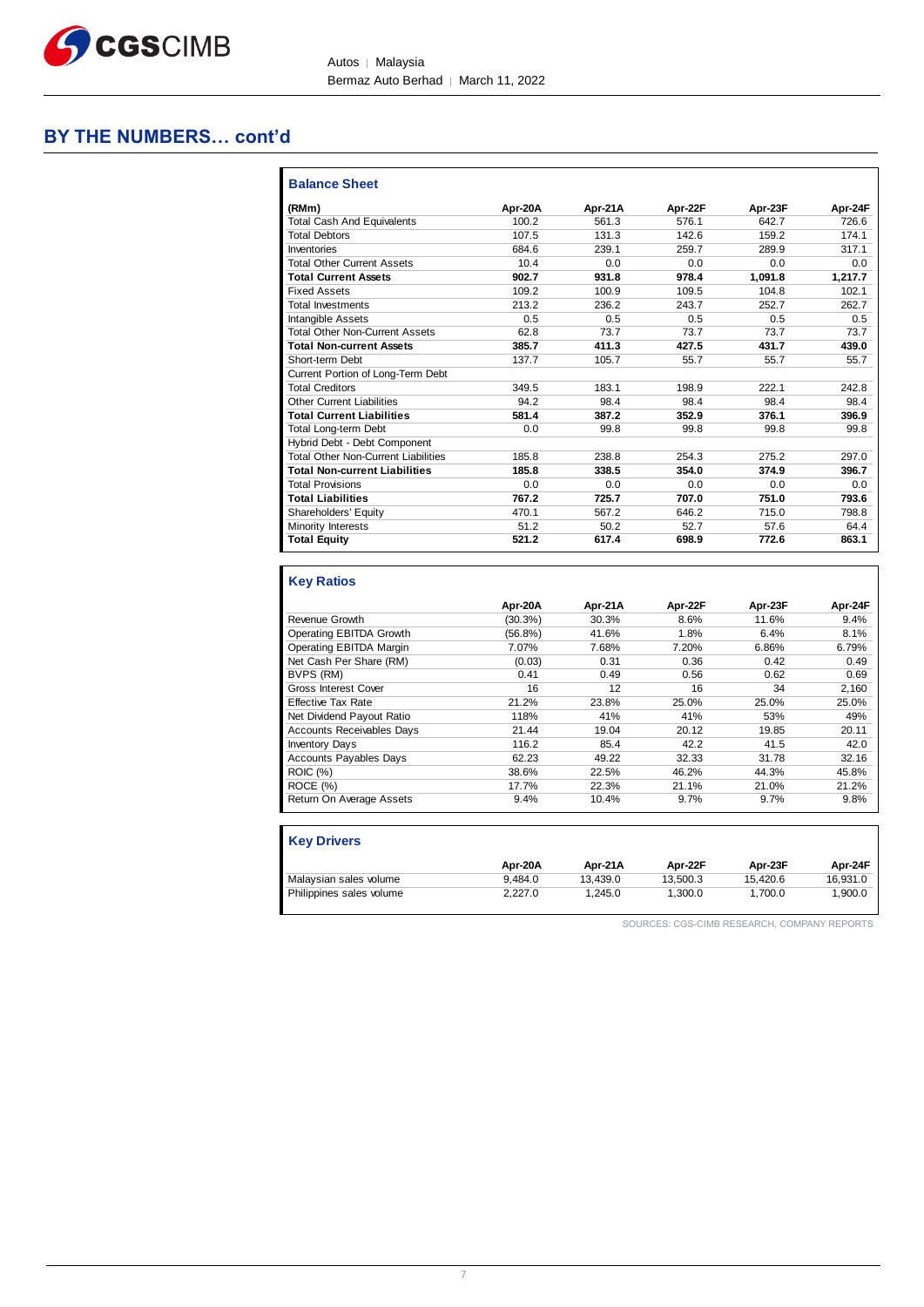

#### **DISCLAIMER**

The content of this report (including the views and opinions expressed therein, and the information comprised therein) has been prepared by and belongs to CGS-CIMB. Reports relating to a specific geographical area are produced and distributed by the corresponding CGS-CIMB entity as listed in the table below.

This report is not directed to, or intended for distribution to or use by, any person or entity who is a citizen or resident of or located in any locality, state, country or other jurisdiction where such distribution, publication, availability or use would be contrary to law or regulation.

By accepting this report, the recipient hereof represents and warrants that he is entitled to receive such report in accordance with the restrictions set forth below and agrees to be bound by the limitations contained herein (including the "Restrictions on Distributions" set out below). Any failure to comply with these limitations may constitute a violation of law. This publication is being supplied to you strictly on the basis that it will remain confidential. No part of this report may be (i) copied, photocopied, duplicated, stored or reproduced in any form by any means; or (ii) redistributed or passed on, directly or indirectly, to any other person in whole or in part, for any purpose without the prior written consent of CGS-CIMB.

The information contained in this research report is prepared from data believed to be correct and reliable at the time of issue of this report. CGS-CIMB may or may not issue regular reports on the subject matter of this report at any frequency and may cease to do so or change the periodicity of reports at any time. CGS-CIMB has no obligation to update this report in the event of a material change to the information contained in this report. CGS-CIMB does not accept any obligation to (i) check or ensure that the contents of this report remain current, reliable or relevant, (ii) ensure that the content of this report constitutes all the information a prospective investor may require, (iii) ensure the adequacy, accuracy, completeness, reliability or fairness of any views, opinions and information, and accordingly, CGS-CIMB, its affiliates and related persons including China Galaxy International Financial Holdings Limited ("CGIFHL") and CIMB Group Sdn. Bhd. ("CIMBG") and their respective related corporations (and their respective directors, associates, connected persons and/or employees) shall not be liable in any manner whatsoever for any consequences (including but not limited to any direct, indirect or consequential losses, loss of profits and damages) of any reliance thereon or usage thereof. In particular, CGS-CIMB disclaims all responsibility and liability for the views and opinions set out in this report.

Unless otherwise specified, this report is based upon sources which CGS-CIMB considers to be reasonable. Such sources will, unless otherwise specified, for market data, be market data and prices available from the main stock exchange or market where the relevant security is listed, or, where appropriate, any other market. Information on the accounts and business of company(ies) will generally be based on published statements of the company(ies), information disseminated by regulatory information services, other publicly available information and information resulting from our research.

Whilst every effort is made to ensure that statements of facts made in this report are accurate, all estimates, projections, forecasts, expressions of opinion and other subjective judgments contained in this report are based on assumptions considered to be reasonable as of the date of the document in which they are contained and must not be construed as a representation that the matters referred to therein will occur. Past performance is not a reliable indicator of future performance. The value of investments may go down as well as up and those investing may, depending on the investments in question, lose more than the initial investment. No report shall constitute an offer or an invitation by or on behalf of CGS-CIMB or any of its affiliates (including CGIFHL, CIMBG and their respective related corporations) to any person to buy or sell any investments.

CGS-CIMB, its affiliates and related corporations (including CGIFHL, CIMBG and their respective related corporations) and/or their respective directors, associates, connected parties and/or employees may own or have positions in securities of the company(ies) covered in this research report or any securities related thereto and may from time to time add to or dispose of, or may be materially interested in, any such securities. Further, CGS-CIMB, its affiliates and their respective related corporations (including CGIFHL, CIMBG and their respective related corporations) do and seek to do business with the company(ies) covered in this research report and may from time to time act as market maker or have assumed an underwriting commitment in securities of such company(ies), may sell them to or buy them from customers on a principal basis and may also perform or seek to perform significant investment banking, advisory, underwriting or placement services for or relating to such company(ies) as well as solicit such investment. advisory or other services from any entity mentioned in this report.

CGS-CIMB or its affiliates (including CGIFHL, CIMBG and their respective related corporations) may enter into an agreement with the company(ies) covered in this report relating to the production of research reports. CGS-CIMB may disclose the contents of this report to the company(ies) covered by it and may have amended the contents of this report following such disclosure.

The analyst responsible for the production of this report hereby certifies that the views expressed herein accurately and exclusively reflect his or her personal views and opinions about any and all of the issuers or securities analysed in this report and were prepared independently and autonomously. No part of the compensation of the analyst(s) was, is, or will be directly or indirectly related to the inclusion of specific recommendations(s) or view(s) in this report. The analyst(s) who prepared this research report is prohibited from receiving any compensation, incentive or bonus based on specific investment banking transactions or for providing a specific recommendation for, or view of, a particular company. Information barriers and other arrangements may be established where necessary to prevent conflicts of interests arising. However, the analyst(s) may receive compensation that is based on his/their coverage of company(ies) in the performance of his/their duties or the performance of his/their recommendations and the research personnel involved in the preparation of this report may also participate in the solicitation of the businesses as described above. In reviewing this research report, an investor should be aware that any or all of the foregoing, among other things, may give rise to real or potential conflicts of interest. Additional information is, subject to the duties of confidentiality, available on request.

Reports relating to a specific geographical area are produced by the corresponding CGS-CIMB entity as listed in the table below. The term "CGS-CIMB" shall denote, where appropriate, the relevant entity distributing or disseminating the report in the particular jurisdiction referenced below, or, in every other case except as otherwise stated herein, CGS-CIMB Securities International Pte. Ltd. and its affiliates, subsidiaries and related corporations.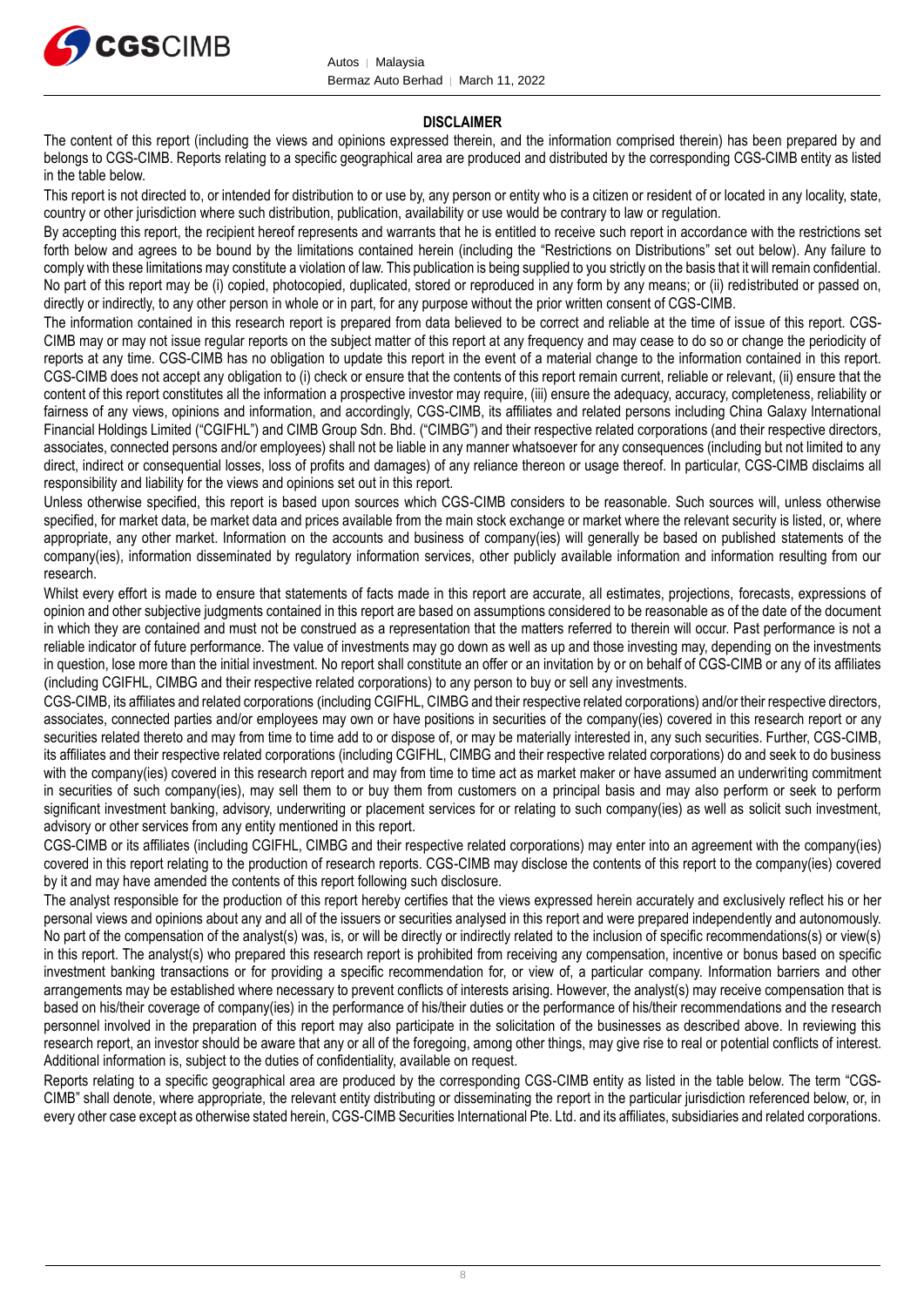

Autos │ Malaysia Bermaz Auto Berhad | March 11, 2022

| Country     | <b>CGS-CIMB Entity</b>                                | <b>Regulated by</b>                                             |
|-------------|-------------------------------------------------------|-----------------------------------------------------------------|
| Hong Kong   | CGS-CIMB Securities (Hong Kong) Limited               | Securities and Futures Commission Hong Kong                     |
| India       | CGS-CIMB Securities (India) Private Limited           | Securities and Exchange Board of India (SEBI)                   |
| Indonesia   | PT CGS-CIMB Sekuritas Indonesia                       | Financial Services Authority of Indonesia                       |
| Malaysia    | CGS-CIMB Securities Sdn. Bhd.                         | Securities Commission Malaysia                                  |
| Singapore   | CGS-CIMB Securities (Singapore) Pte. Ltd.             | Monetary Authority of Singapore                                 |
| South Korea | CGS-CIMB Securities (Hong Kong) Limited, Korea Branch | Financial Services Commission and Financial Supervisory Service |
| Thailand    | CGS-CIMB Securities (Thailand) Co. Ltd.               | Securities and Exchange Commission Thailand                     |

#### **Other Significant Financial Interests:**

(i) As of February 28, 2022 CGS-CIMB has a proprietary position in the securities (which may include but not be limited to shares, warrants, call warrants and/or any other derivatives) in the following company or companies covered or recommended in this report:

(a) -

(ii) Analyst Disclosure: As of March 11, 2022, the analyst(s) who prepared this report, and the associate(s), has / have an interest in the securities (which may include but not be limited to shares, warrants, call warrants and/or any other derivatives) in the following company or companies covered or recommended in this report:

(a) -

This report does not purport to contain all the information that a prospective investor may require. Neither CGS-CIMB nor any of its affiliates (including CGIFHL, CIMBG and their related corporations) make any guarantee, representation or warranty, express or implied, as to the adequacy, accuracy, completeness, reliability or fairness of any such information and opinion contained in this report. Neither CGS-CIMB nor any of its affiliates nor their related persons (including CGIFHL, CIMBG and their related corporations) shall be liable in any manner whatsoever for any consequences (including but not limited to any direct, indirect or consequential losses, loss of profits and damages) of any reliance thereon or usage thereof.

This report is general in nature and has been prepared for information purposes only. It is intended for circulation amongst CGS-CIMB's clients generally and does not have regard to the specific investment objectives, financial situation and the particular needs of any specific person who may receive this report. The information and opinions in this report are not and should not be construed or considered as an offer, recommendation or solicitation to buy or sell the subject securities, related investments or other financial instruments or any derivative instrument, or any rights pertaining thereto.

Investors are advised to make their own independent evaluation of the information contained in this research report, consider their own individual investment objectives, financial situation and particular needs and consult their own professional and financial advisers as to the legal, business, financial, tax and other aspects before participating in any transaction in respect of the securities of company(ies) covered in this research report.

The securities of such company(ies) may not be eligible for sale in all jurisdictions or to all categories of investors.

#### Restrictions on Distributions

**Australia:** Despite anything in this report to the contrary, this research is provided in Australia by CGS-CIMB Securities (Singapore) Pte. Ltd. and CGS-CIMB Securities (Hong Kong) Limited. This research is only available in Australia to persons who are "wholesale clients" (within the meaning of the Corporations Act 2001 (Cth) and is supplied solely for the use of such wholesale clients and shall not be distributed or passed on to any other person. You represent and warrant that if you are in Australia, you are a "wholesale client". This research is of a general nature only and has been prepared without taking into account the objectives, financial situation or needs of the individual recipient. CGS-CIMB Securities (Singapore) Pte. Ltd. and CGS-CIMB Securities (Hong Kong) Limited do not hold, and are not required to hold an Australian financial services license. CGS-CIMB Securities (Singapore) Pte. Ltd. and CGS-CIMB Securities (Hong Kong) Limited rely on "passporting" exemptions for entities appropriately licensed by the Monetary Authority of Singapore (under ASIC Class Order 03/1102) and the Securities and Futures Commission in Hong Kong (under ASIC Class Order 03/1103).

**Canada:** This research report has not been prepared in accordance with the disclosure requirements of Dealer Member Rule 3400 – Research Restrictions and Disclosure Requirements of the Investment Industry Regulatory Organization of Canada. For any research report distributed by CIBC, further disclosures related to CIBC conflicts of interest can be found at https://researchcentral.cibcwm.com .

**China:** For the purpose of this report, the People's Republic of China ("PRC") does not include the Hong Kong Special Administrative Region, the Macau Special Administrative Region or Taiwan. The distributor of this report has not been approved or licensed by the China Securities Regulatory Commission or any other relevant regulatory authority or governmental agency in the PRC. This report contains only marketing information. The distribution of this report is not an offer to buy or sell to any person within or outside PRC or a solicitation to any person within or outside of PRC to buy or sell any instruments described herein. This report is being issued outside the PRC to a limited number of institutional investors and may not be provided to any person other than the original recipient and may not be reproduced or used for any other purpose.

**France:** Only qualified investors within the meaning of French law shall have access to this report. This report shall not be considered as an offer to subscribe to, or used in connection with, any offer for subscription or sale or marketing or direct or indirect distribution of financial instruments and it is not intended as a solicitation for the purchase of any financial instrument.

**Germany:** This report is only directed at persons who are professional investors as defined in sec 31a(2) of the German Securities Trading Act (WpHG). This publication constitutes research of a non-binding nature on the market situation and the investment instruments cited here at the time of the publication of the information.

The current prices/yields in this issue are based upon closing prices from Bloomberg as of the day preceding publication. Please note that neither the German Federal Financial Supervisory Agency (BaFin), nor any other supervisory authority exercises any control over the content of this report.

**Hong Kong:** This report is issued and distributed in Hong Kong by CGS-CIMB Securities (Hong Kong) Limited ("CHK") which is licensed in Hong Kong by the Securities and Futures Commission for Type 1 (dealing in securities) and Type 4 (advising on securities) activities. Any investors wishing to purchase or otherwise deal in the securities covered in this report should contact the Head of Sales at CGS-CIMB Securities (Hong Kong) Limited. The views and opinions in this research report are our own as of the date hereof and are subject to change. If the Financial Services and Markets Act of the United Kingdom or the rules of the Financial Conduct Authority apply to a recipient, our obligations owed to such recipient therein are unaffected.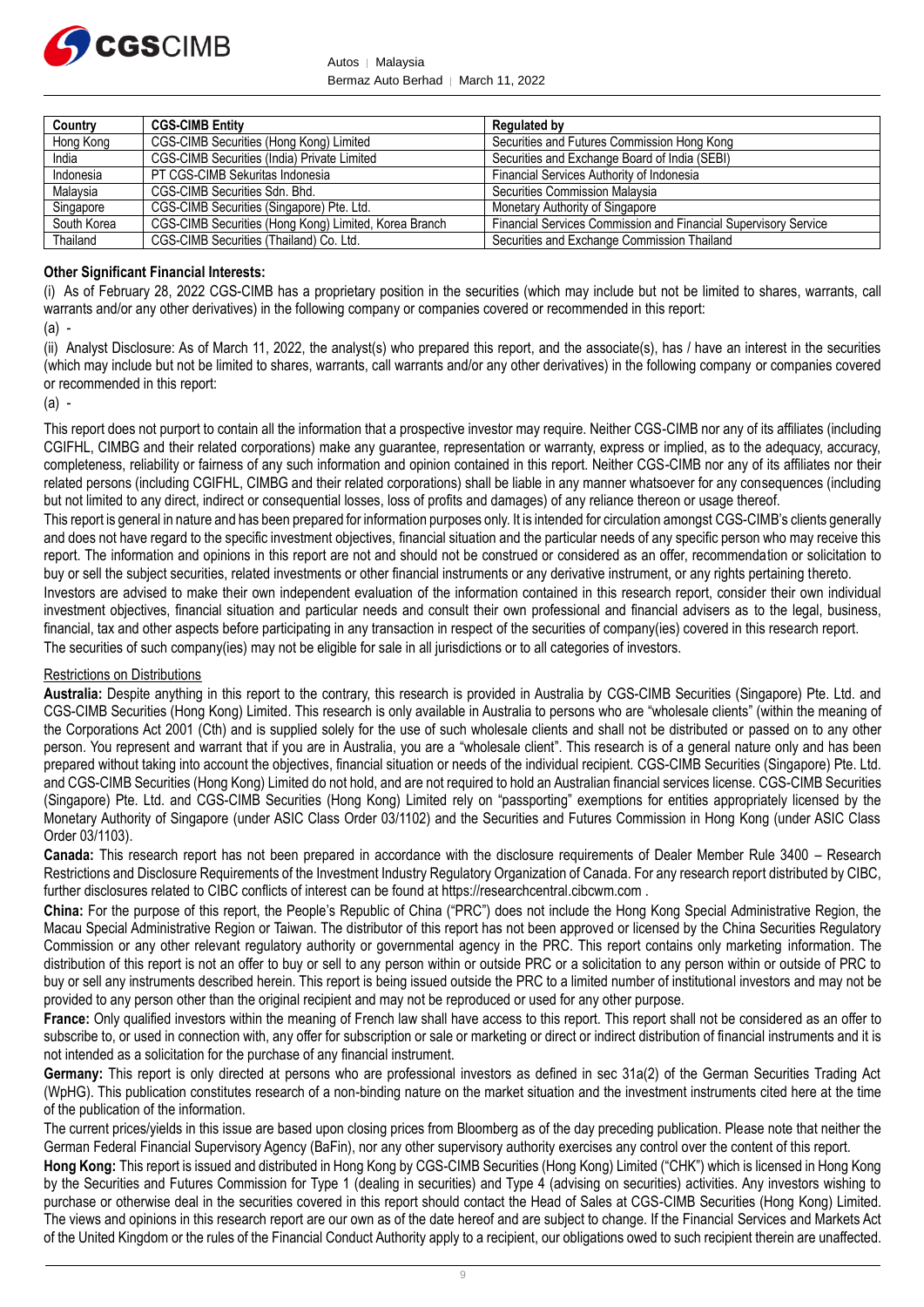

CHK has no obligation to update its opinion or the information in this research report. This publication is strictly confidential and is for private circulation only to clients of CHK. CHK does not make a market on other securities mentioned in the report.

**India:** This report is issued and distributed in India by CGS-CIMB Securities (India) Private Limited ("CGS-CIMB India"). CGS-CIMB India is a subsidiary of CGS-CIMB Securities International Pte. Ltd. which is in turn is a 50:50 joint venture company of CGIFHL and CIMBG. The details of the members of the group of companies of CGS-CIMB can be found at www.cgs-cimb.com, CGIFHL at www.chinastock.com.hk/en/ACG/ContactUs/index.aspx and CIMBG at www.cimb.com/en/who-we-are.html. CGS-CIMB India is registered with the National Stock Exchange of India Limited and BSE Limited as a trading and clearing member (Merchant Banking Number: INM000012037) under the Securities and Exchange Board of India (Stock Brokers and Sub-Brokers) Regulations, 1992. In accordance with the provisions of Regulation 4(g) of the Securities and Exchange Board of India (Investment Advisers) Regulations, 2013, CGS-CIMB India is not required to seek registration with the Securities and Exchange Board of India ("SEBI") as an Investment Adviser. CGS-CIMB India is registered with SEBI (SEBI Registration Number: INZ000209135) as a Research Analyst (INH000000669) pursuant to the SEBI (Research Analysts) Regulations, 2014 ("Regulations").

This report does not take into account the particular investment objectives, financial situations, or needs of the recipients. It is not intended for and does not deal with prohibitions on investment due to law/jurisdiction issues etc. which may exist for certain persons/entities. Recipients should rely on their own investigations and take their own professional advice before investment.

The report is not a "prospectus" as defined under Indian Law, including the Companies Act, 2013, and is not, and shall not be, approved by, or filed or registered with, any Indian regulator, including any Registrar of Companies in India, SEBI, any Indian stock exchange, or the Reserve Bank of India. No offer, or invitation to offer, or solicitation of subscription with respect to any such securities listed or proposed to be listed in India is being made, or intended to be made, to the public, or to any member or section of the public in India, through or pursuant to this report.

The research analysts, strategists or economists principally responsible for the preparation of this research report are segregated from the other activities of CGS-CIMB India and they have received compensation based upon various factors, including quality, accuracy and value of research, firm profitability or revenues, client feedback and competitive factors. Research analysts', strategists' or economists' compensation is not linked to investment banking or capital markets transactions performed or proposed to be performed by CGS-CIMB India or its affiliates.

CGS-CIMB India does not have actual / beneficial ownership of 1% or more securities of the subject company in this research report, at the end of the month immediately preceding the date of publication of this research report. However, since affiliates of CGS-CIMB India are engaged in the financial services business, they might have in their normal course of business financial interests or actual / beneficial ownership of one per cent or more in various companies including the subject company in this research report.

CGS-CIMB India or its associates, may: (a) from time to time, have long or short position in, and buy or sell the securities of the subject company in this research report; or (b) be engaged in any other transaction involving such securities and earn brokerage or other compensation or act as a market maker in the financial instruments of the subject company in this research report or act as an advisor or lender/borrower to such company or may have any other potential conflict of interests with respect to any recommendation and other related information and opinions.

CGS-CIMB India, its associates and the analyst engaged in preparation of this research report have not received any compensation for investment banking, merchant banking or brokerage services from the subject company mentioned in the research report in the past 12 months.

CGS-CIMB India, its associates and the analyst engaged in preparation of this research report have not managed or co-managed public offering of securities for the subject company mentioned in the research report in the past 12 months. The analyst from CGS-CIMB India engaged in preparation of this research report or his/her relative (a) do not have any financial interests in the subject company mentioned in this research report; (b) do not own 1% or more of the equity securities of the subject company mentioned in the research report as of the last day of the month preceding the publication of the research report; (c) do not have any material conflict of interest at the time of publication of the research report.

**Indonesia:** This report is issued and distributed by PT CGS-CIMB Sekuritas Indonesia ("CGS-CIMB Indonesia"). The views and opinions in this research report are our own as of the date hereof and are subject to change. CGS-CIMB Indonesia has no obligation to update its opinion or the information in this research report. This report is for private circulation only to clients of CGS-CIMB Indonesia. Neither this report nor any copy hereof may be distributed in Indonesia or to any Indonesian citizens wherever they are domiciled or to Indonesian residents except in compliance with applicable Indonesian capital market laws and regulations.

This research report is not an offer of securities in Indonesia. The securities referred to in this research report have not been registered with the Financial Services Authority (Otoritas Jasa Keuangan) pursuant to relevant capital market laws and regulations, and may not be offered or sold within the territory of the Republic of Indonesia or to Indonesian citizens through a public offering or in circumstances which constitute an offer within the meaning of the Indonesian capital market law and regulations.

**Ireland:** CGS-CIMB is not an investment firm authorised in the Republic of Ireland and no part of this document should be construed as CGS-CIMB acting as, or otherwise claiming or representing to be, an investment firm authorised in the Republic of Ireland.

**Malaysia:** This report is distributed in Malaysia by CGS-CIMB Securities Sdn. Bhd. ("CGS-CIMB Malaysia") solely for the benefit of and for the exclusive use of our clients. Recipients of this report are to contact CGS-CIMB Malaysia, at Level 29, Menara Bumiputra-Commerce, No. 11, Jalan Raja Laut, 50350 Kuala Lumpur, Malaysia, in respect of any matters arising from or in connection with this report. CGS-CIMB Malaysia has no obligation to update, revise or reaffirm its opinion or the information in this research reports after the date of this report.

**New Zealand:** In New Zealand, this report is for distribution only to persons who are wholesale clients pursuant to section 5C of the Financial Advisers Act 2008.

Singapore: This report is issued and distributed by CGS-CIMB Securities (Singapore) Pte Ltd ("CGS-CIMB Singapore"). CGS-CIMB Singapore is a capital markets services licensee under the Securities and Futures Act (Chapter 289). Accordingly, it is exempted from the requirement to hold a financial adviser's licence under the Financial Advisers Act, Cap 110 ("FAA") for advising on investment products, by issuing or promulgating research analyses or research reports, whether in electronic, print or other form. CGS-CIMB Singapore is subject to the applicable rules under the FAA unless it is able to avail itself to any prescribed exemptions.

Recipients of this report are to contact CGS-CIMB Singapore, 10 Marina Boulevard, Marina Bay Financial Centre Tower 2, #09-01, Singapore 018983 in respect of any matters arising from, or in connection with this report. CGS-CIMB Singapore has no obligation to update its opinion or the information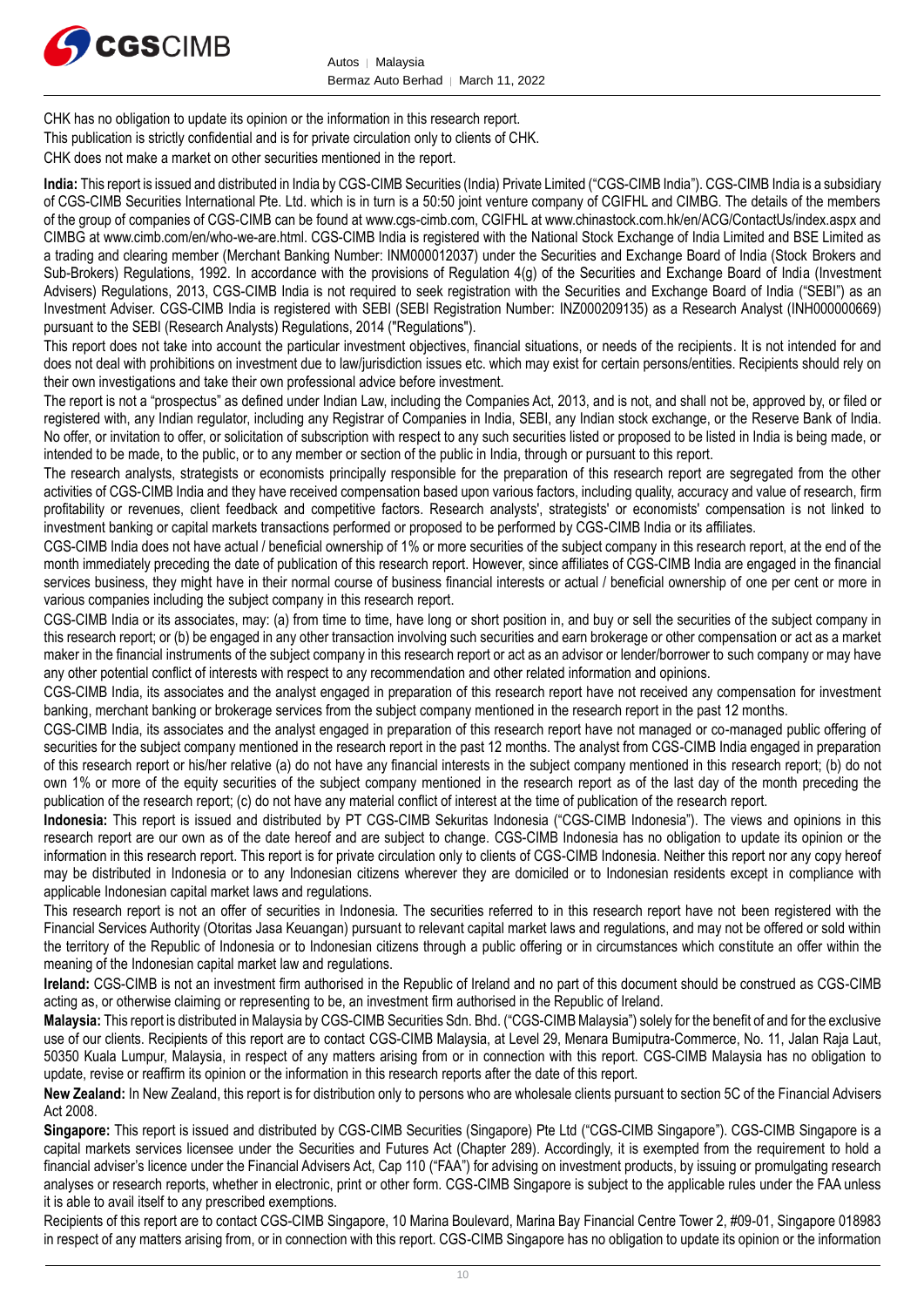

in this research report. This publication is strictly confidential and is for private circulation only. If you have not been sent this report by CGS-CIMB Singapore directly, you may not rely, use or disclose to anyone else this report or its contents.

If the recipient of this research report is not an accredited investor, expert investor or institutional investor, CGS-CIMB Singapore accepts legal responsibility for the contents of the report without any disclaimer limiting or otherwise curtailing such legal responsibility. If the recipient is an accredited investor, expert investor or institutional investor, the recipient is deemed to acknowledge that CGS-CIMB Singapore is exempt from certain requirements under the FAA and its attendant regulations, and as such, is exempt from complying with the following:

(a) Section 25 of the FAA (obligation to disclose product information);

(b) Section 27 (duty not to make recommendation with respect to any investment product without having a reasonable basis where you may be reasonably expected to rely on the recommendation) of the FAA;

(c) MAS Notice on Information to Clients and Product Information Disclosure [Notice No. FAA-N03];

(d) MAS Notice on Recommendation on Investment Products [Notice No. FAA-N16];

(e) Section 36 (obligation on disclosure of interest in specified products), and

(f) any other laws, regulations, notices, directive, guidelines, circulars and practice notes which are relates to the above, to the extent permitted by applicable laws, as may be amended from time to time, and any other laws, regulations, notices, directive, guidelines, circulars, and practice notes as we may notify you from time to time. In addition, the recipient who is an accredited investor, expert investor or institutional investor acknowledges that as CGS-CIMB Singapore is exempt from Section 27 of the FAA, the recipient will also not be able to file a civil claim against CGS-CIMB Singapore for any loss or damage arising from the recipient's reliance on any recommendation made by CGS-CIMB Singapore which would otherwise be a right that is available to the recipient under Section 27 of the FAA. .

CGS-CIMB Singapore, its affiliates and related corporations, their directors, associates, connected parties and/or employees may own or have positions in specified products of the company(ies) covered in this research report or any specified products related thereto and may from time to time add to or dispose of, or may be materially interested in, any such specified products. Further, CGS-CIMB Singapore, its affiliates and its related corporations do and seek to do business with the company(ies) covered in this research report and may from time to time act as market maker or have assumed an underwriting commitment in specified products of such company(ies), may sell them to or buy them from customers on a principal basis and may also perform or seek to perform significant investment banking, advisory, underwriting or placement services for or relating to such company(ies) as well as solicit such investment, advisory or other services from any entity mentioned in this report.

As of March 10, 2022, CGS-CIMB Singapore does not have a proprietary position in the recommended specified products in this report.

CGS-CIMB Singapore does not make a market on the securities mentioned in the report.

**South Korea:** This report is issued and distributed in South Korea by CGS-CIMB Securities (Hong Kong) Limited, Korea Branch ("CGS-CIMB Korea") which is licensed as a cash equity broker, and regulated by the Financial Services Commission and Financial Supervisory Service of Korea. In South Korea, this report is for distribution only to professional investors under Article 9(5) of the Financial Investment Services and Capital Market Act of Korea ("FSCMA").

**Spain:** This document is a research report and it is addressed to institutional investors only. The research report is of a general nature and not personalised and does not constitute investment advice so, as the case may be, the recipient must seek proper advice before adopting any investment decision. This document does not constitute a public offering of securities.

CGS-CIMB is not registered with the Spanish Comision Nacional del Mercado de Valores to provide investment services.

**Sweden:** This report contains only marketing information and has not been approved by the Swedish Financial Supervisory Authority. The distribution of this report is not an offer to sell to any person in Sweden or a solicitation to any person in Sweden to buy any instruments described herein and may not be forwarded to the public in Sweden.

**Switzerland:** This report has not been prepared in accordance with the recognized self-regulatory minimal standards for research reports of banks issued by the Swiss Bankers' Association (Directives on the Independence of Financial Research).

**Thailand:** This report is issued and distributed by CGS-CIMB Securities (Thailand) Co. Ltd. ("CGS-CIMB Thailand") based upon sources believed to be reliable (but their accuracy, completeness or correctness is not guaranteed). The statements or expressions of opinion herein were arrived at after due and careful consideration for use as information for investment. Such opinions are subject to change without notice and CGS-CIMB Thailand has no obligation to update its opinion or the information in this research report.

CGS-CIMB Thailand may act or acts as Market Maker, and issuer and offeror of Derivative Warrants and Structured Note which may have the following securities as its underlying securities. Investors should carefully read and study the details of the derivative warrants in the prospectus before making investment decisions.

AAV, ACE, ADVANC, AEONTS, AMATA, AOT, AP, BAM, BANPU, BBL, BCH, BCP, BCPG, BDMS, BEC, BEM, BGRIM, BH, BJC, BTS, CBG, CENTEL, CHG, CK, CKP, COM7, CPALL, CPF, CPN, CRC, DELTA, DOHOME, DTAC, EA, EGCO, ESSO, GLOBAL, GPSC, GULF, GUNKUL, HANA, HMPRO, ICHI, INTUCH, IRPC, IVL, JAS, JMART, JMT, KBANK, KCE, KKP, KTB, KTC, LH, MAJOR, MEGA, MINT, MTC, NRF, OR, ORI, OSP, PLANB, PRM, PSL, PTG, PTL, PTT, PTTEP, PTTGC, QH, RATCH, RBF, RS, SAWAD, SCB, SCC, SCGP, SINGER, SPALI, SPRC, STA, STEC, STGT, SUPER, SYNEX, TASCO, TCAP, THANI, TISCO, TKN, TOP, TQM, TRUE, TTB, TU, TVO, VGI, WHA

#### **Corporate Governance Report:**

The disclosure of the survey result of the Thai Institute of Directors Association ("IOD") regarding corporate governance is made pursuant to the policy of the Office of the Securities and Exchange Commission. The survey of the IOD is based on the information of a company listed on the Stock Exchange of Thailand and the Market for Alternative Investment disclosed to the public and able to be accessed by a general public investor. The result, therefore, is from the perspective of a third party. It is not an evaluation of operation and is not based on inside information.

The survey result is as of the date appearing in the Corporate Governance Report of Thai Listed Companies. As a result, the survey result may be changed after that date. CGS-CIMB Thailand does not confirm nor certify the accuracy of such survey result.

| <b>SOOPS</b><br>ou<br>naliue | 100<br>nn<br>JU         | 80<br><b>QC</b><br>ັບ | $\rightarrow$<br>$\sim$<br> | - -<br>,,,,,,,<br>beluv | ≺esult<br>٬۱٬۵۱<br>N0<br>.<br>Jul |
|------------------------------|-------------------------|-----------------------|-----------------------------|-------------------------|-----------------------------------|
| .                            | vrellen<br>ווסוו<br>``` | booć<br>Ven           | 00dض                        | $N$ //                  | N/f                               |

**United Arab Emirates:** The distributor of this report has not been approved or licensed by the UAE Central Bank or any other relevant licensing authorities or governmental agencies in the United Arab Emirates. This report is strictly private and confidential and has not been reviewed by,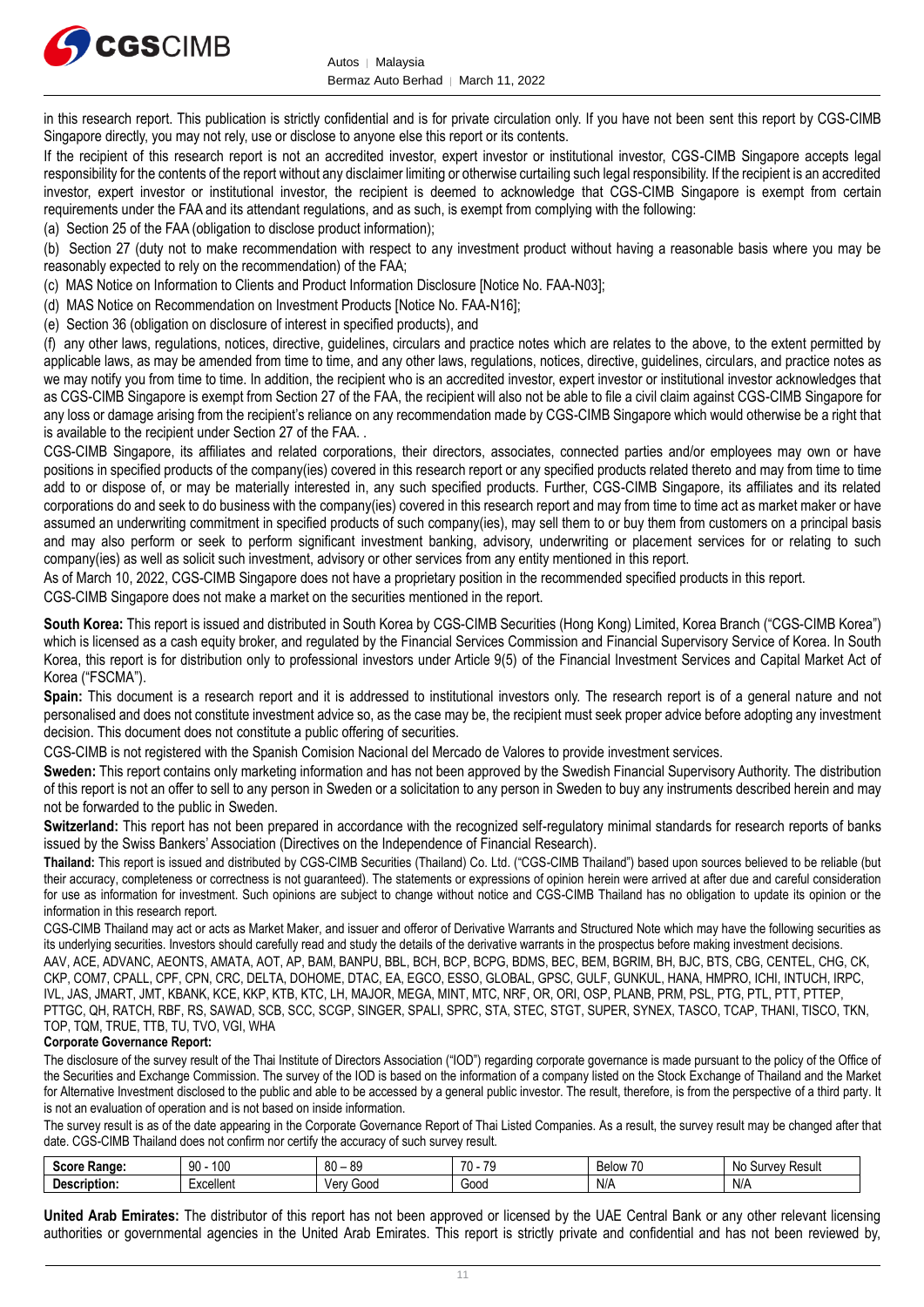

deposited or registered with UAE Central Bank or any other licensing authority or governmental agencies in the United Arab Emirates. This report is being issued outside the United Arab Emirates to a limited number of institutional investors and must not be provided to any person other than the original recipient and may not be reproduced or used for any other purpose. Further, the information contained in this report is not intended to lead to the sale of investments under any subscription agreement or the conclusion of any other contract of whatsoever nature within the territory of the United Arab Emirates.

**United Kingdom and European Economic Area (EEA):** In the United Kingdom and European Economic Area, this material is also being distributed by CGS-CIMB Securities (UK) Limited ("CGS-CIMB UK"). CGS-CIMB UK is authorized and regulated by the Financial Conduct Authority and its registered office is at 53 New Broad Street, London EC2M 1JJ. The material distributed by CGS-CIMB UK has been prepared in accordance with CGS-CIMB's policies for managing conflicts of interest arising as a result of publication and distribution of this material. This material is for distribution only to, and is solely directed at, selected persons on the basis that those persons: (a) are eligible counterparties and professional clients of CGS-CIMB UK; (b) have professional experience in matters relating to investments falling within Article 19(5) of the Financial Services and Markets Act 2000 (Financial Promotion) Order 2005 (as amended, the "Order"), (c) fall within Article 49(2)(a) to (d) ("high net worth companies, unincorporated associations etc") of the Order; (d) are outside the United Kingdom subject to relevant regulation in each jurisdiction, material(all such persons together being referred to as "relevant persons"). This material is directed only at relevant persons and must not be acted on or relied on by persons who are not relevant persons. Any investment or investment activity to which this material relates is available only to relevant persons and will be engaged in only with relevant persons.

This material is categorised as non-independent for the purposes of CGS-CIMB UK and therefore does not provide an impartial or objective assessment of the subject matter and does not constitute independent research. Consequently, this material has not been prepared in accordance with legal requirements designed to promote the independence of research and will not be subject to any prohibition on dealing ahead of the dissemination of research. Therefore, this material is considered a marketing communication.

**United States:** This research report is distributed in the United States of America by CGS-CIMB Securities (USA) Inc, a U.S. registered broker-dealer and an affiliate of CGS-CIMB Securities Sdn. Bhd., CGS-CIMB Securities (Singapore) Pte Ltd, PT CGS-CIMB Sekuritas Indonesia, CGS-CIMB Securities (Thailand) Co. Ltd, CGS-CIMB Securities (Hong Kong) Limited and CGS-CIMB Securities (India) Private Limited, and is distributed solely to persons who qualify as "U.S. Institutional Investors" as defined in Rule 15a-6 under the Securities and Exchange Act of 1934. This communication is only for Institutional Investors whose ordinary business activities involve investing in shares, bonds, and associated securities and/or derivative securities and who have professional experience in such investments. Any person who is not a U.S. Institutional Investor or Major Institutional Investor must not rely on this communication. The delivery of this research report to any person in the United States of America is not a recommendation to effect any transactions in the securities discussed herein, or an endorsement of any opinion expressed herein. CGS-CIMB Securities (USA) Inc, is a FINRA/SIPC member and takes responsibility for the content of this report. For further information or to place an order in any of the above-mentioned securities please contact a registered representative of CGS-CIMB Securities (USA) Inc.

CGS-CIMB Securities (USA) Inc. does not make a market on other securities mentioned in the report.

CGS-CIMB Securities (USA) Inc. has not managed or co-managed a public offering of any of the securities mentioned in the past 12 months.

CGS-CIMB Securities (USA) Inc. has not received compensation for investment banking services from any of the company mentioned in the past 12 months.

CGS-CIMB Securities (USA) Inc. neither expects to receive nor intends to seek compensation for investment banking services from any of the company mentioned within the next 3 months.

**United States Third-Party Disclaimer:** If this report is distributed in the United States of America by Raymond James & Associates, Inc ("RJA"), this report is third-party research prepared for and distributed in the United States of America by RJA pursuant to an arrangement between RJA and CGS-CIMB Securities International Pte. Ltd. ("CGS-CIMB"). CGS-CIMB is not an affiliate of RJA. This report is distributed solely to persons who qualify as "U.S. Institutional Investors" or as "Major U.S. Institutional Investors" as defined in Rule 15a-6 under the Securities and Exchange Act of 1934, as amended. This communication is only for U.S. Institutional Investors or Major U.S. Institutional Investor whose ordinary business activities involve investing in shares, bonds, and associated securities and/or derivative securities and who have professional experience in such investments. Any person who is not a U.S. Institutional Investor or Major U.S. Institutional Investor must not rely on this communication. The delivery of this report to any person in the U.S. is not a recommendation to effect any transactions in the securities discussed herein, or an endorsement of any opinion expressed herein. If you are receiving this report in the U.S from RJA, a FINRA/SIPC member, it takes responsibility for the content of this report. For further information or to place an order in any of the above-mentioned securities please contact a registered representative of CGS-CIMB Securities (USA) Inc. or RJA. <https://raymondjames.com/InternationalEquityDisclosures>

**Other jurisdictions:** In any other jurisdictions, except if otherwise restricted by laws or regulations, this report is only for distribution to professional, institutional or sophisticated investors as defined in the laws and regulations of such jurisdictions. JSA) Inc. or RJA. https://raymondjames.com/InternationalEquityDisclosures<br> **ther jurisdictions:** In any other jurisdictions, except if otherwise restricted by laws<br>
stitutional or sophisticated investors as defined in the

| <b>Other jurisdictions:</b> In any other jurisdictions, except if otherwise restricted by laws or regulations, this report is only for distribution to<br>institutional or sophisticated investors as defined in the laws and regulations of such jurisdictions. |                         |                                |  |  |  |
|------------------------------------------------------------------------------------------------------------------------------------------------------------------------------------------------------------------------------------------------------------------|-------------------------|--------------------------------|--|--|--|
| Distribution of stock ratings and investment banking clients for quarter ended on 31 December 2021                                                                                                                                                               |                         |                                |  |  |  |
| 619 companies under coverage for quarter ended on 31 December 2021                                                                                                                                                                                               |                         |                                |  |  |  |
|                                                                                                                                                                                                                                                                  | Rating Distribution (%) | Investment Banking clients (%) |  |  |  |
| Add                                                                                                                                                                                                                                                              | 71.1%                   | l 5%                           |  |  |  |
| Hold                                                                                                                                                                                                                                                             | 21.8%                   | $0.0\%$                        |  |  |  |
| Reduce                                                                                                                                                                                                                                                           | 7 1%                    | በ በ%                           |  |  |  |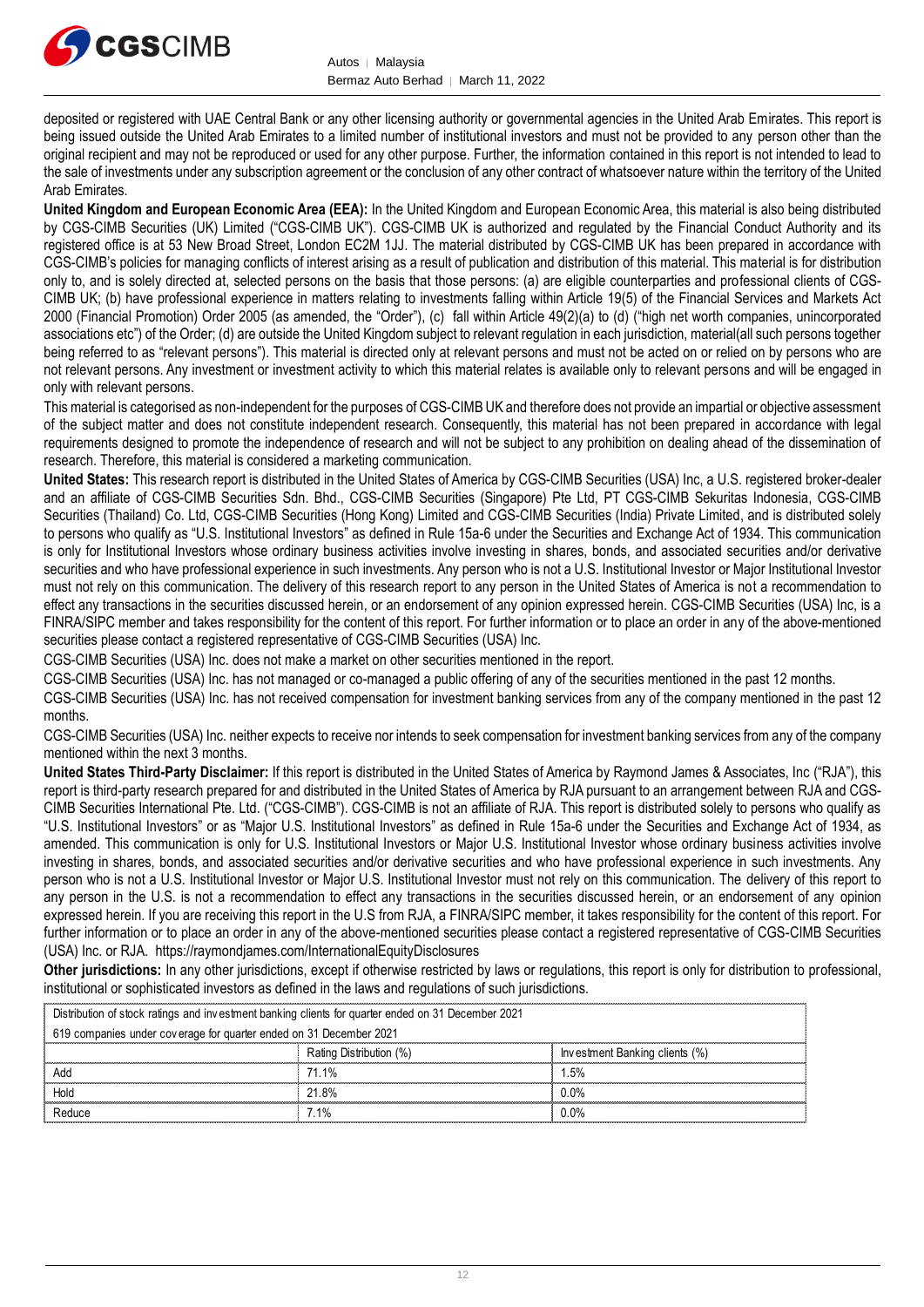

#### **Spitzer Chart for stock being researched ( 2 year data )**



**Corporate Governance Report of Thai Listed Companies (CGR). CG Rating by the Thai Institute of Directors Association (Thai IOD) in 2021, Anti-Corruption 2021**

**ADVANC** – Excellent, Certified, **AMATA** – Excellent, Certified, **ANAN** – Excellent, n/a, **AOT** – Excellent, n/a, **AP** – Excellent, Certified, **ASP** – Excellent, n/a, **AWC** – Excellent, Declared, **AU** – Good, n/a, **BAM** – Very Good, Certified, **BAY** – Excellent, Certified, **BBL** – Excellent, Certified, **BCH** – Very Good, Certified, **BCP** - Excellent, Certified, **BCPG** – Excellent, Certified, **BDMS** – Excellent, n/a, **BEAUTY** – Good, n/a, **BEM** – Excellent, n/a **BH** - Good, n/a, **BJC** – Very Good, n/a, **BLA** – Very Good, Certified, **BTS** - Excellent, Certified, **CBG** – Very Good, n/a, **CCET** – n/a, n/a, **CENTEL** – Excellent, Certified, **CHAYO** – Very Good, n/a, **CHG** – Very Good, n/a, **CK** – Excellent, n/a, **COM7** – Excellent, Certified, **CPALL** – Excellent, Certified, **CPF** – Excellent, Certified, **CPN** - Excellent, Certified, **CPNREIT** – n/a, n/a, **CRC** – Excellent, Declared, **DELTA** - Excellent, Certified, **DDD** – Excellent, n/a, **DIF** – n/a, n/a, **DOHOME** – Very Good, Declared, **DREIT** – n/a, n/a, **DTAC** – Excellent, Certified, **ECL** – Excellent, Certified, **EGCO** - Excellent, Certified, **EPG** – Excellent, Certified, **ERW** – Very Good, Certified, **GFPT** - Excellent, Certified, **GGC** – Excellent, Certified, **GLOBAL** – Excellent, n/a, **HANA** - Excellent, Certified, **HMPRO** - Excellent, Certified, **HUMAN** – Good, n/a, **ICHI** – Excellent, Certified, **III** – Excellent, Declared, **INTUCH** - Excellent, Certified, **IRPC** – Excellent, Certified, **ITD** – Very Good, n/a, **IVL** - Excellent, Certified, **JASIF** – n/a, n/a, **JKN** – n/a, Certified, **JMT** – Very Good, n/a, **KBANK** - Excellent, Certified, **KCE** - Excellent, Certified, **KEX** – Very Good, Declared, **KKP** – Excellent, Certified, **KSL** – Excellent, Certified, **KTB** - Excellent, Certified, **KTC** – Excellent, Certified, **LH** - Excellent, n/a, **LPN** – Excellent, Certified, **M** – Very Good, Certified, **MAKRO** – Excellent, Certified, **MC** – Excellent, Certified, **MEGA** – Very Good, n/a, **MINT** - Excellent, Certified, **MTC** – Excellent, Certified, **NETBAY** – Very Good, n/a, **NRF** – Very Good, Declared, **OR** – Excellent, n/a, **ORI** – Excellent, Certified, **OSP** – Excellent, n/a, **PLANB** – Excellent, Certified, **PRINC** – Very Good, Certified, **PR9** – Excellent, Declared, **PSH** – Excellent, Certified, **PTT** - Excellent, Certified, **PTTEP** - Excellent, n/a, **PTTGC** - Excellent, Certified, **QH** – Excellent, Certified, **RAM** – n/a, n/a, **RBF** – Very Good, n/a, **RS** – Excellent, Declared, **RSP** – Good, n/a, **S** – Excellent, n/a, **SAK** – Very Good, Declared, **SAPPE** – Very Good, Certified, **SAWAD** – Very Good, n/a, **SCB** - Excellent, Certified, **SCC** – Excellent, Certified, **SCGP** – Excellent, Declared, **SECURE** – n/a, n/a, **SHR** – Excellent, n/a, **SIRI** – Excellent, Certified, **SPA** – Very Good, n/a, **SPALI** - Excellent, Certified, **SPRC** – Excellent, Certified, **SSP** - Good, Certified, **STEC** – Excellent, n/a, **SVI** – Excellent, Certified, **SYNEX** – Very Good, Certified, **TCAP** – Excellent, Certified, **THANI** – Excellent, Certified, **TIDLOR** – n/a, Certified **TISCO** - Excellent, Certified, **TKN** – Very Good, n/a, **TOP** - Excellent, Certified, **TRUE** – Excellent, Certified, **TTB** - Excellent, Certified, **TU** – Excellent, Certified, **TVO** – Excellent, Certified, **VGI** – Excellent, Certified, **WHA** – Excellent, Certified, **WHART** – n/a, n/a, **WICE** – Excellent, Certified, **WORK** – Good, n/a.

- CG Score 2021 from Thai Institute of Directors Association (IOD)

- Companies participating in Thailand's Private Sector Collective Action Coalition Against Corruption programme (Thai CAC) under Thai Institute of Directors (as of August 5, 2021) are categorised into: companies that have declared their intention to join CAC, and companies certified by CAC.

| <b>Recommendation Framework</b> |                                                                                                                                                                                                                                                                    |
|---------------------------------|--------------------------------------------------------------------------------------------------------------------------------------------------------------------------------------------------------------------------------------------------------------------|
| <b>Stock Ratings</b>            | Definition:                                                                                                                                                                                                                                                        |
| Add                             | The stock's total return is expected to exceed 10% over the next 12 months.                                                                                                                                                                                        |
| Hold                            | The stock's total return is expected to be between 0% and positive 10% over the next 12 months.                                                                                                                                                                    |
| Reduce                          | The stock's total return is expected to fall below 0% or more over the next 12 months.                                                                                                                                                                             |
|                                 | The total expected return of a stock is defined as the sum of the: (i) percentage difference between the target price and the current price and (ii) the forward net<br>dividend yields of the stock. Stock price targets have an investment horizon of 12 months. |
| <b>Sector Ratings</b>           | Definition:                                                                                                                                                                                                                                                        |
| Overweight                      | An Overweight rating means stocks in the sector have, on a market cap-weighted basis, a positive absolute recommendation.                                                                                                                                          |
| <b>Neutral</b>                  | A Neutral rating means stocks in the sector have, on a market cap-weighted basis, a neutral absolute recommendation.                                                                                                                                               |
| <b>Underweight</b>              | An Underweight rating means stocks in the sector have, on a market cap-weighted basis, a negative absolute recommendation.                                                                                                                                         |
| <b>Country Ratings</b>          | Definition:                                                                                                                                                                                                                                                        |
| Overweight                      | An Overweight rating means investors should be positioned with an above-market weight in this country relative to benchmark.                                                                                                                                       |
| <b>Neutral</b>                  | A Neutral rating means investors should be positioned with a neutral weight in this country relative to benchmark.                                                                                                                                                 |
| <b>Underweight</b>              | An Underweight rating means investors should be positioned with a below-market weight in this country relative to benchmark.                                                                                                                                       |